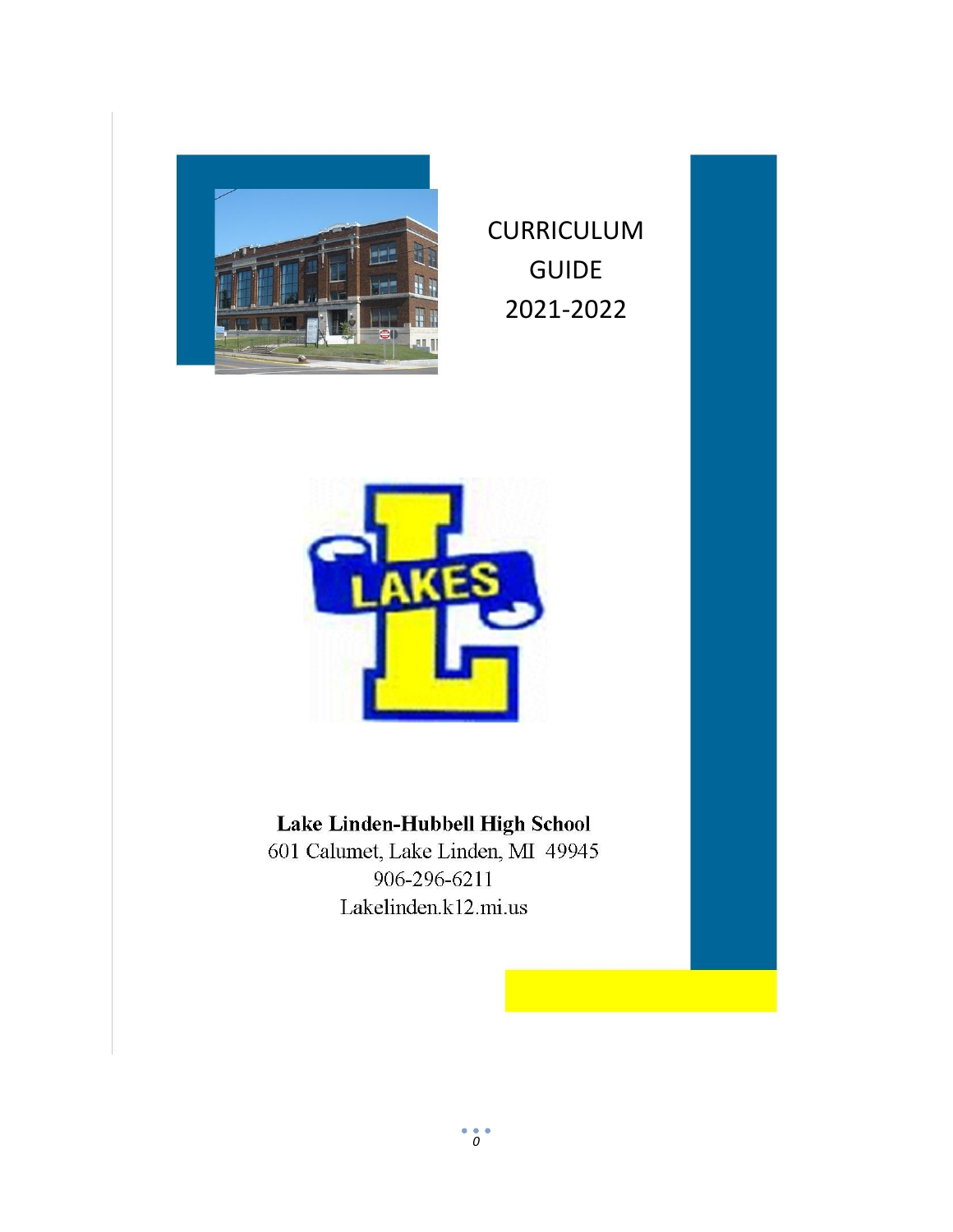## **Contents**

| Career and Technical Education 12 |
|-----------------------------------|
|                                   |
|                                   |
|                                   |
|                                   |
|                                   |
|                                   |
|                                   |
|                                   |
|                                   |
|                                   |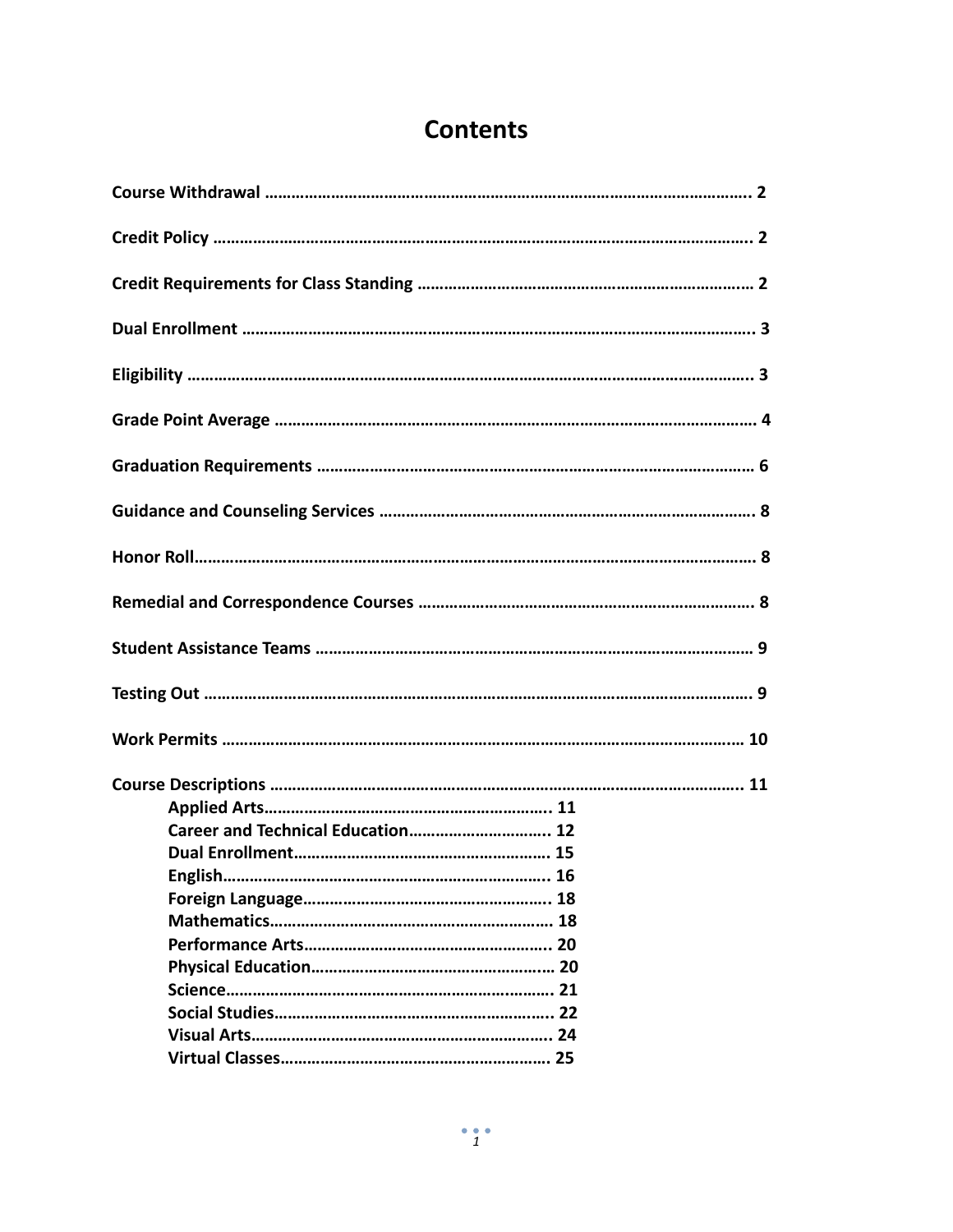## **Course Withdrawal**

A student may withdraw from a course without penalty during the first three weeks of the semester. If the course is a 9 week class, this would apply to the marking period. If a student drops the course after this period, they will receive a failing grade for the semester.

## **Credit Policy**

A student who successfully completes a one semester of a course that meets one period per day will earn one credit.

A student who successfully completes an approved, one semester, two or three credit hour course through dual enrollment, will earn one credit.

A student who successfully tests out of a one semester course that meets one period per day will earn one credit.

A student who successfully completes one semester of a CCISD Career and Technical Education class that meets two periods per day will earn two credits.

## **Credit Requirements for Class Standing**

Promotion of middle school students to the next grade level is made on an individual basis by the principal, in consultation with the student's teachers and the guidance counselor, based on the student's current level of achievement, potential for success at the next level, and emotional, physical, and/or social maturity.

A high school student's progress toward graduation and receiving a diploma is determined by completing required coursework, earning the necessary credits and passing ACT/MEAP tests. A student is only promoted when the necessary requirements are met, or the student has completed the goals and objectives of an Individualized Education Plan. It is the student's responsibility to keep in contact with the guidance counselor to ensure that all requirements are being met.

The following number of earned credits designates the grade in which the student will be registered:

| 9 <sup>th</sup> Grade  | Students who have earned six (6) or fewer credits.                   |
|------------------------|----------------------------------------------------------------------|
| 10 <sup>th</sup> Grade | Students who have earned seven (7) to eighteen (18) credits.         |
| 11 <sup>th</sup> Grade | Students who have earned nineteen (19) to twenty-eight (28) credits. |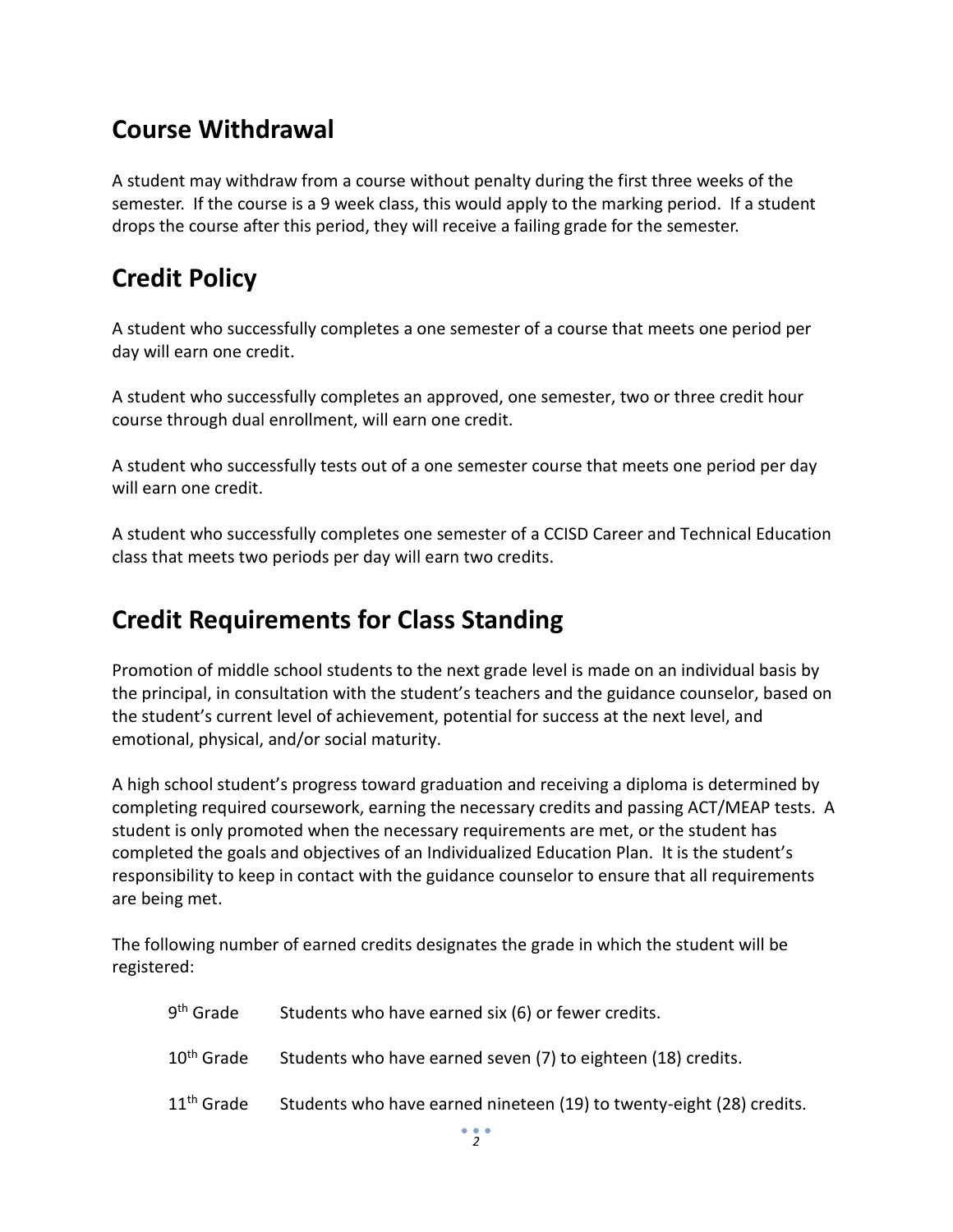12<sup>th</sup> Grade Students who have earned twenty-nine (29) credits or more.

## **Dual Enrollment**

The Michigan State Legislature passed legislation, commonly known as the "Dual Enrollment" bills, providing for students to earn college credit while in high school. Eligible students in grades 9 through 12 may take college courses as a part of their regular high school schedule for either high school credit, college credit, or both. The Lake Linden-Hubbell school district will pay the lesser of either the actual charge of tuition and fees, or a pro-rated portion of their foundation allowance for each eligible dual enrollment course a student takes. Eligible courses must not be offered by the high school, and must lead towards postsecondary credit, accreditation, certification and/or licensing. Courses that are a hobby, craft, recreational or are in the areas of physical education, theology, divinity, or religious education, cannot be taken through dual enrollment

Student eligibility to participate in dual enrollment is a local decision that is made on a case by case basis, considering multiple sources of information about whether or not a student is ready for a postsecondary educational experience. At a minimum, the following qualifications must be met:

- The student must be enrolled in both the district and the post-secondary institution during the district's regular academic year.
- The student must have met all of the grade level course requirements.
- The student must have met the cut scores from one of the appropriate standardized tests established by the State of Michigan.

Students who would like to dual enroll can pick up a dual enrollment application in the guidance office.

## **Eligibility**

Any student who participates in any extra-curricular event including, but not limited to, athletics, student work staff, cheerleading, annual staff, student council, quiz bowl and managers, must comply with the following eligibility criteria:

- A student carrying the standard of six elective and required hours must pass five of the six hours.
- A student carrying seven elective and required hours must pass six of the seven hours.
- A student carrying five or less hours must pass all of them.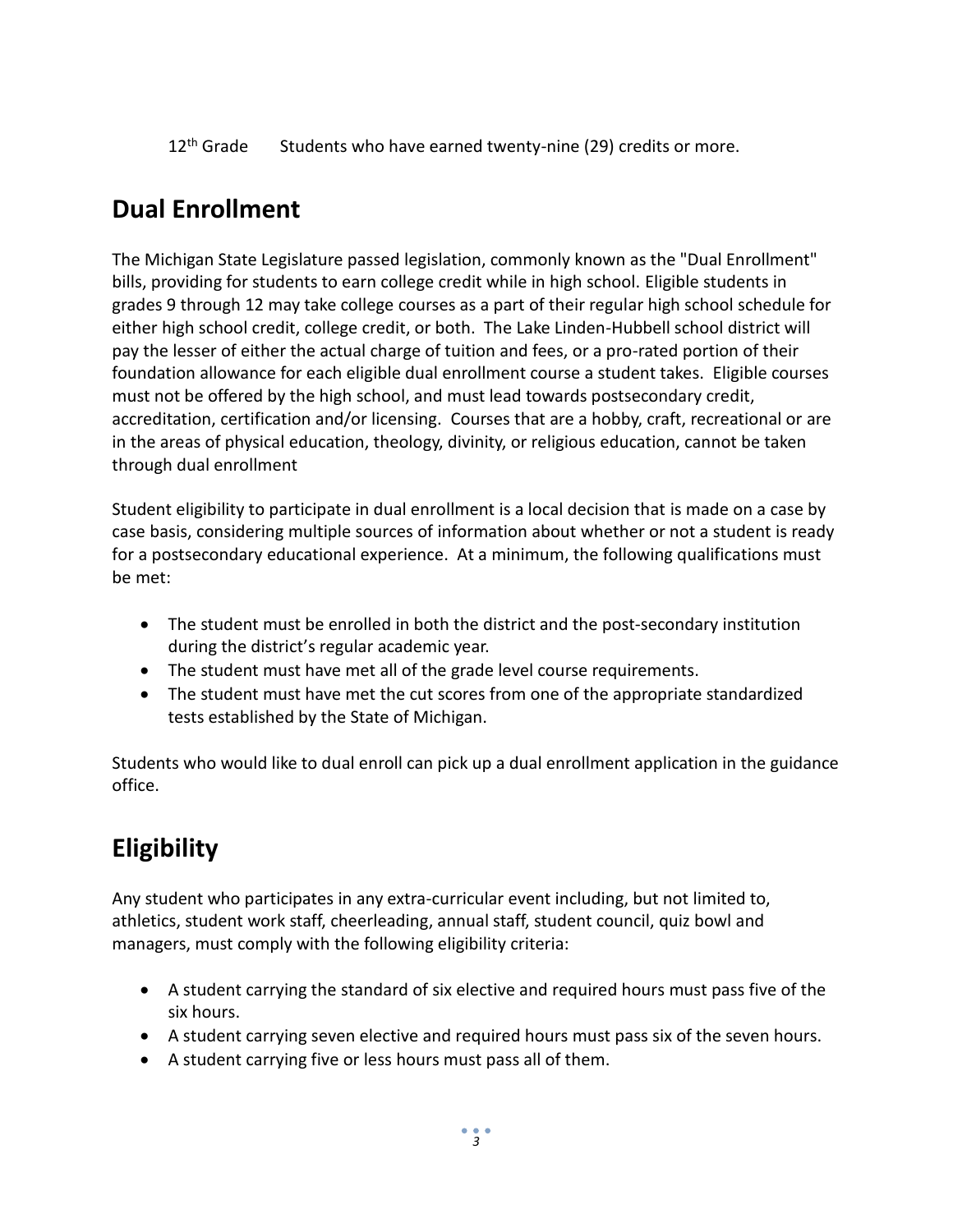The eligibility status of a student having a schedule that is customized to address an individual need will be subject to review by a team consisting of the principal, athletic director and at least one of the following people: coach, advisor, counselor, or teacher. A decision made to determine extra-curricular participation for the assessment week will remain in effect until the course grade is raised to eligibility status or until the following Monday of the event season. A minimum of a D- is requires for passing status.

## **Grade Point Average**

#### Unified Grading Scale

Lake Linden-Hubbell School District has a standard grading procedure to indicate the extent to which a student has acquired the necessary learning in each class. Students are generally assigned grades based upon test results, homework, projects and classroom participation. Each teacher may place a different emphasis on these areas in determining a grade and will so inform the students at the beginning of the course work. Questions about the grading of a particular class should be directed to the teacher. The grading system is as follows:

| $100 - 94%$    | А  |
|----------------|----|
| 93-90%         | А- |
| 87-89%         | B+ |
| 84-86%         | R  |
| 80-83%         | B- |
| 77-79%         | C+ |
| 74-76%         | C  |
| 70-73%         | C- |
| 67-69%         | D+ |
| 64-66%         | D  |
| 60-63%         | D- |
| 59% or less    | E  |
|                |    |
| Incomplete     | ı  |
| Passing        | P  |
| Unsatisfactory | U  |

There is still work to be completed prior to issuing a final grade. Sufficient work was completed, but a letter grade was not issued. Insufficient work was completed, but a letter grade was not issued.

#### Semester Grade Determination

Students will receive a semester grade based on the two marking periods and the semester exam. The marking period grades are each 40% of the final semester grade, and the semester exam is 20%. If any two of the three grades are failing grades, the semester grade is automatically a failing grade. If any two of the three grades are passing grades, the semester grade cannot go lower than a D-, even if the calculation results in a score below 60%. In the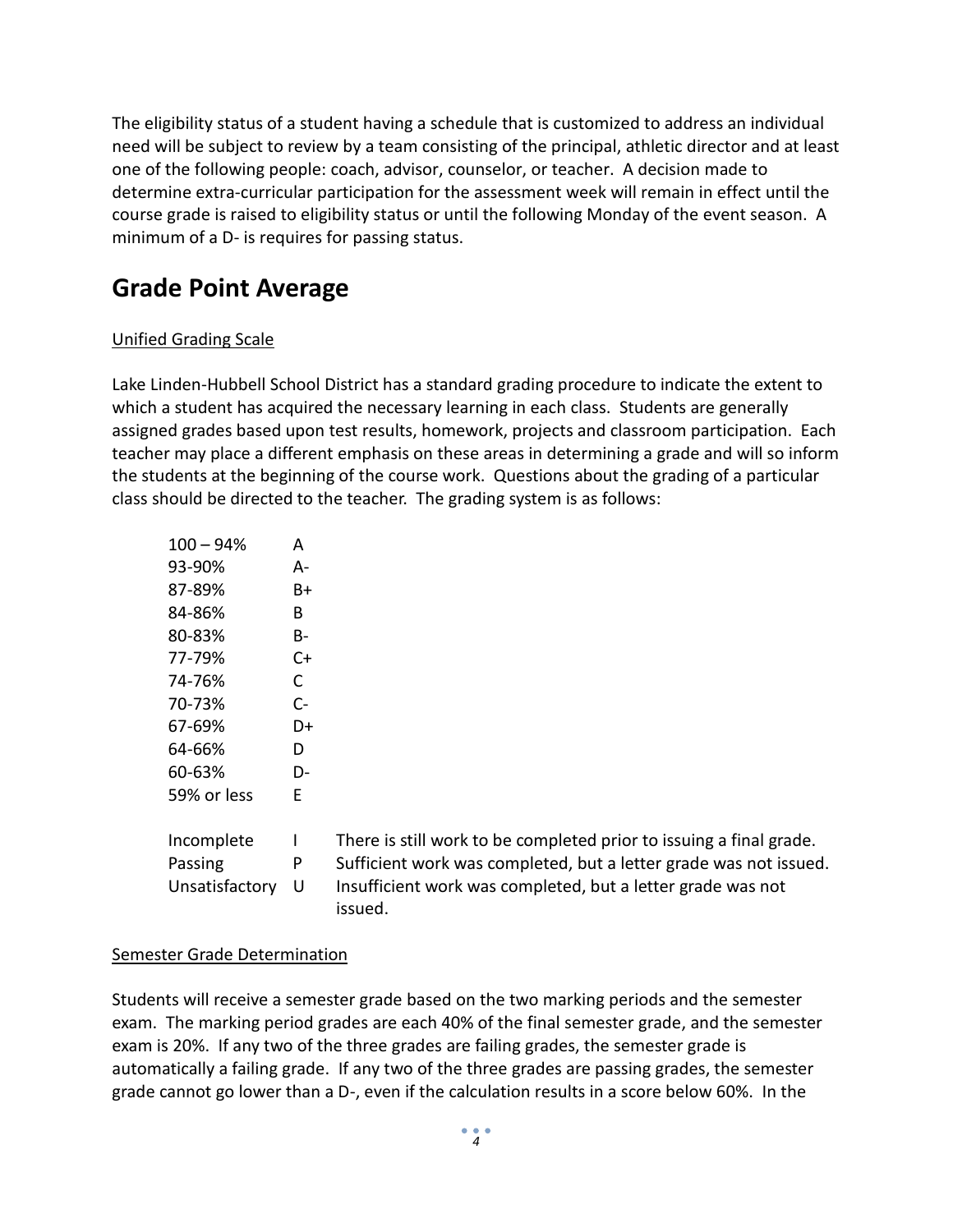event that there are only two grades (student exempt from taking the semester exam), the quarter grades will each be 50% of the final semester grade.

#### Examples

| First M.P.  | Second M.P. | Sem. Exam  | Semester Grade                     |
|-------------|-------------|------------|------------------------------------|
| A (94%)     | B (88%)     | $C+$ (77%) | $B + (88.2%)$                      |
| B+ (89%)    | B+ (89%)    | A (95)     | A-(90.2%)                          |
| E (50%)     | $C+$ (79%)  | E (55%)    | $E(62.6\%$ , but 2 failing grades) |
| $D - (60%)$ | E (55%)     | D (65%)    | D- (59%, but 2 passing grades)     |
| A (96%)     | B (86%)     | Exempt     | $A - (91%)$                        |

#### Overall Grade Point Average

A student's overall or cumulative grade point average is the numerical average of all of his or her semester grades on a four point scale as listed below. Each semester grade is converted to a number on the four-point scale, they are added, and the sum is divided by the total number of grades. The overall grade point average is used to determine sports eligibility and honor roll, and is typically used for college admissions and scholarship applications. Semester grades of P or U are not included in any grade point average computation.

| А  | 4.N  |
|----|------|
| А- | 3.67 |
| B+ | 3.33 |
| R  | 3.0  |
| B- | 2.67 |
| C+ | 2.33 |
| C  | 2.0  |
| C- | 1.67 |
| D+ | 1.33 |
| D  | 1.0  |
| D- | 0.67 |
| F  | 0    |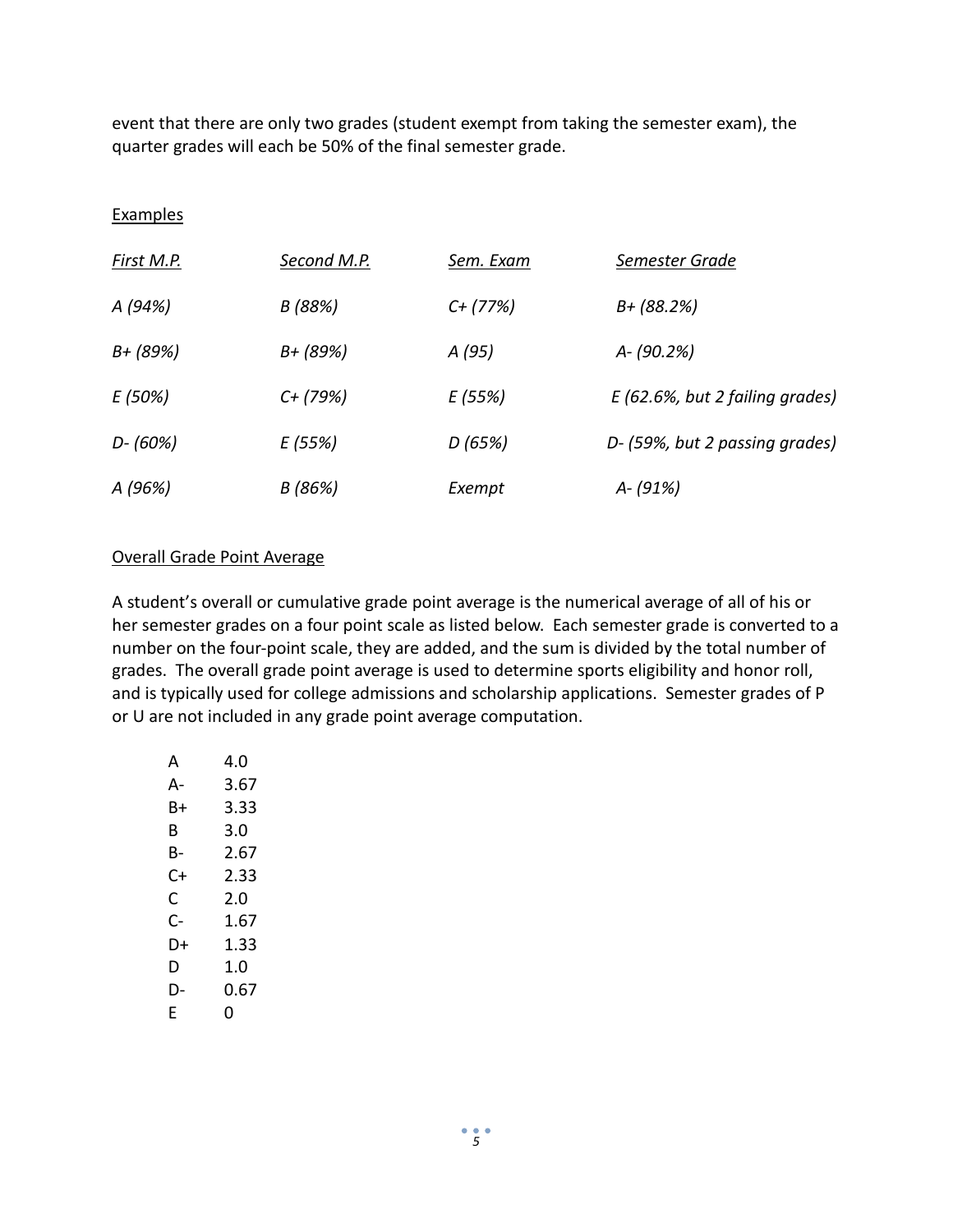#### Academic Grade Point Average

A student's academic grade point average is figured in the same manner as the overall grade point average, but using only grades from the core academic courses that all students take as a part of meeting their graduation requirements. Courses that are hands-on, such as art, band, physical education and woods are not included in the academic grade point average. The academic grade point average is used to determine the Valedictorian and Salutatorian, membership in the National Honor Society, and Senior Honor Students for Commencement. For a complete list of courses excluded from the academic grade point average, see the guidance counselor.

## **Graduation Requirements**

To prepare Michigan's students with the knowledge and skills needed for the jobs in the 21 $\mathrm{^{st}}$ Century, the State of Michigan has enacted a rigorous set of statewide graduation requirements, the Michigan Merit Curriculum, that are among the best in the nation. By meeting these requirements, graduates from the Lake Linden-Hubbell School District will be well-prepared for future success in college and the workplace.

To graduate with a diploma from the Lake Linden-Hubbell School District, a student must pass each of the classes listed below, and earn the minimum number of credits. Students must also diligently plan, prepare for, and complete either the Michigan Merit Examination or the equivalent MI-Access tests as scheduled by the district.

Students enrolled in the Special Education program may have these requirements altered through their IEP's or through a personal curriculum, however such alterations may result in the students earning a certificate of completion instead of a diploma. Such alterations should be discussed thoroughly by the IEP team so that all possible ramifications are understood.

Students enrolled in the Early College program may use certain college level courses to meet some specific graduation requirements. These changes must be discussed with the guidance counselor and approved by the superintendent.

- $\bullet$  English 9
- English 10
- English 11
- English 12
- Algebra I
- **•** Geometry
- Algebra II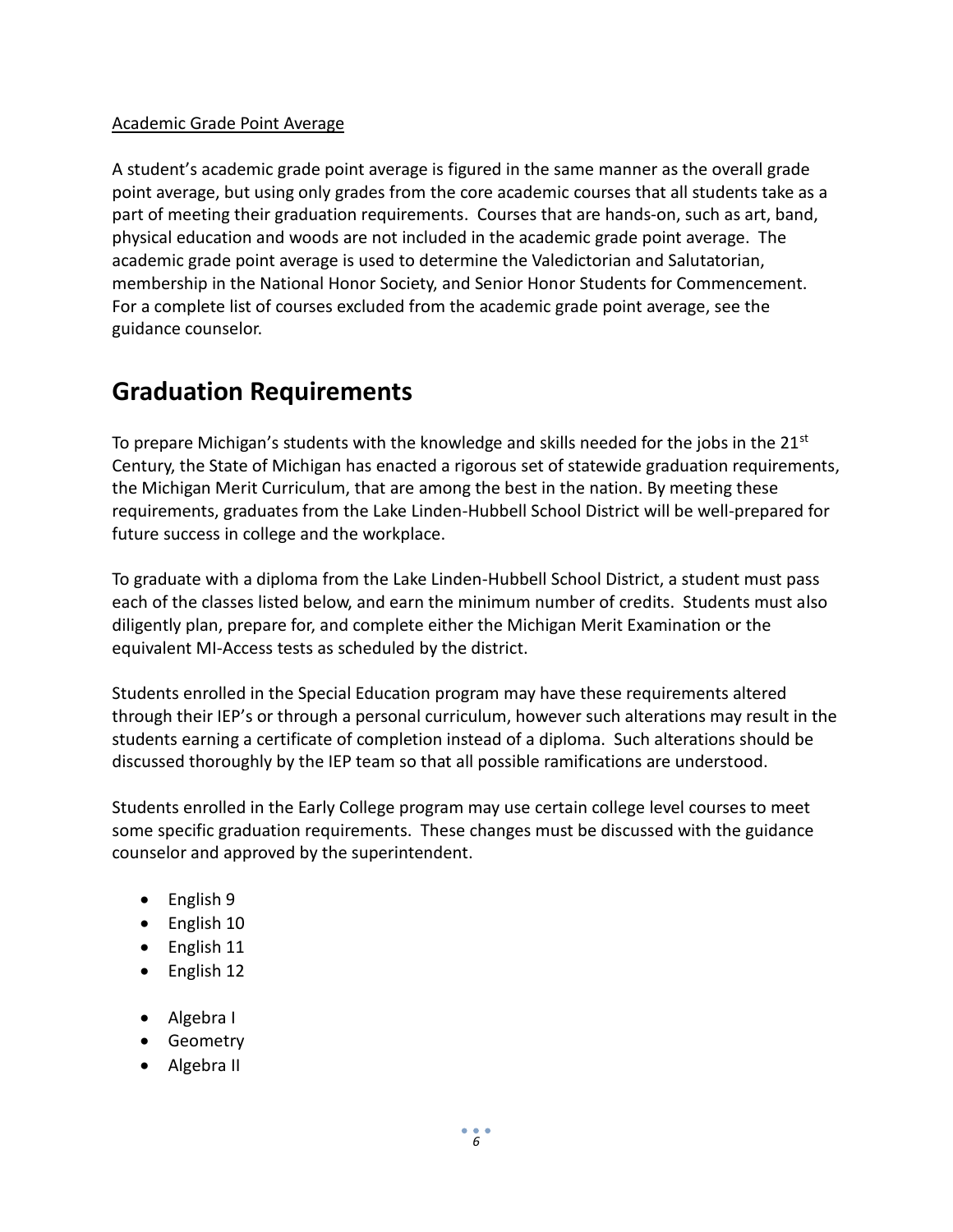- Math Elective\*
- Physical Science
- Biology
- Chemistry or Physics
- World History
- U.S. History
- Economics (semester)
- Government (semester)
- Physical Education\*\*
- Computer Applications
- Visual or Performing Arts Elective\*\*\*
- Foreign Language\*\*\*\*
- Additional elective credits to total 44 credits.

\*All students are required to earn eight credits in math. Two of those credits must be earned during the senior year. The math elective credits may or may not be the last course taken in this sequence. In addition to traditional math classes, the math elective credits may also be met by taking Accounting, Building Construction, Auto Mechanics, Nursing Assistant, and Physics.

\*\*Two years of JROTC will also meet the Physical Education requirement.

\*\*\*There are a variety of ways to meet this requirement, including any class from the Applied Arts, Performing Arts, or Visual Arts sections of the course catalog, as well as several virtual classes.

\*\*\*\*The foreign language requirement applies only to the class of 2016 and beyond. To meet the requirement, students must complete four credits in the same language.

All traditional seated classes are eligible as virtual courses, as outlined in the student handbook.

A total of forty-four credits are required for graduation. The commencement exercises will include only those students who have successfully completed all requirements as outlined above.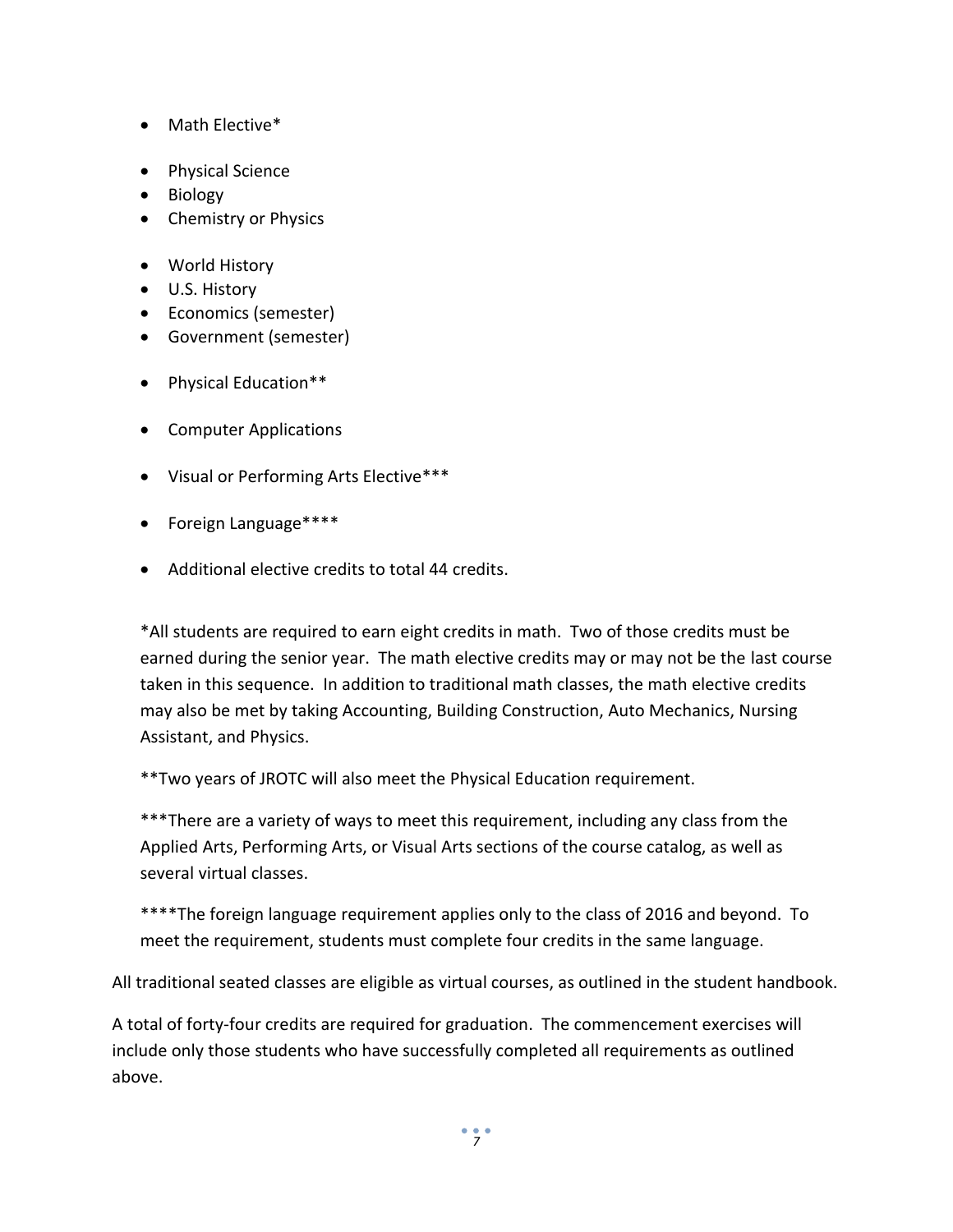## **Guidance and Counseling Services**

The Lake Linden-Hubbell school district has a guidance counselor to assist students in making decisions and changing behavior. The counselor works with all students, school staff, families, and members of the community as an integral part of the education program. The school counseling program promotes school success through a focus on academic achievement, prevention and intervention activities, advocacy and social/emotional and career development.

It is the goal of the school counselor to help prepare students to meet the expectations of higher academic standards and to become productive and contributing members of society. The counselor is actively committed to helping students understand that the choices they make will affect their future educational and career options. The purpose of the school counseling program is to impart specific skills and learning opportunities in a proactive and preventive manner which ensures that all students can achieve success through academic, career and personal/social development experiences.

### **Honor Roll**

The Honor Roll is posted after each quarter, and is based on the overall grade point average for the quarter. In the high school, honor roll designation is divided into three parts: All A's (4.00), 3.5 to 3.99, and 3.00 to 3.49. The middle school honor roll is also based on the overall grade point average for the quarter, but is separated into only two parts: All A's (4.00) and 3.00 to 3.99.

## **Remedial and Correspondence Courses**

It shall be the policy of the Board of Education to grant credit toward graduation with the successful completion of independent study, correspondence courses, or virtual credit recovery courses, providing the student meets the required criteria and these classes are approved by the principal. The grades earned from classes that are taken for credit recovery online or through correspondence courses are graded as a Pass/Fail, and will not be included in the student's grade point average. Approved virtual classes that are electives, or that are being taken for the first time, will be graded, and those grades will be included in the student's permanent record and grade point average.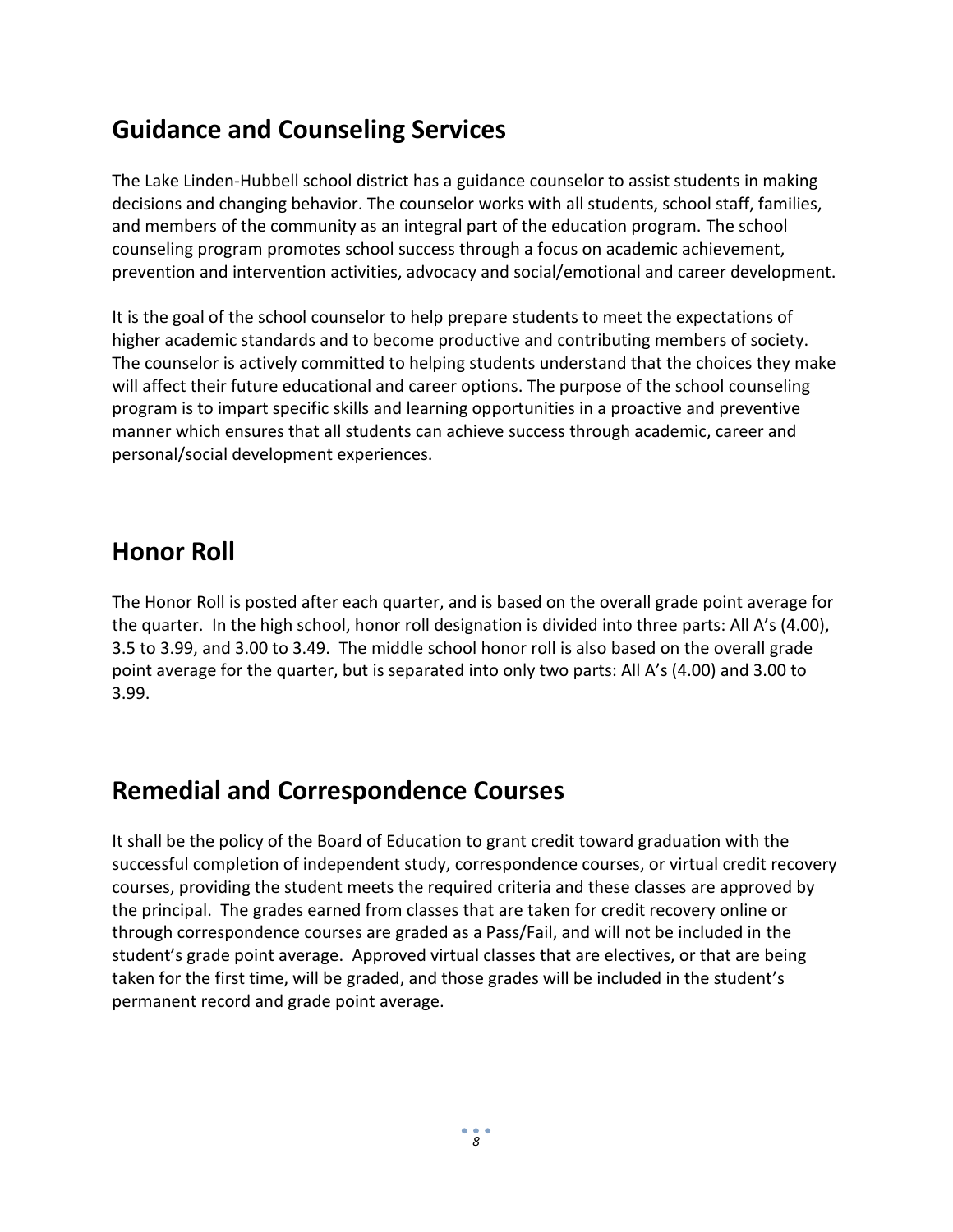## **Student Assistance Teams**

The SAT is a school team, which includes the parent(s) and the student, when appropriate, in a positive, problem solving, intervention process. It assists students by ensuring that everything possible is being done both at school and at home to make the student successful. Students are most successful where there is a strong spirit of cooperation between home, school, and community. Based on this shared responsibility, the SAT meets to explore possibilities and strategies that will best meet the educational needs of the students, and support teachers and parents. The SAT includes the most important people in the student's life, parents or caregivers, teachers, counselors, specialists, school administrators or designees, and any other school or community members who can provide support.

Students are typically referred by the classroom teacher, but any member of the school staff or a parent may request support from the SAT for a student whose learning, behavior or emotional needs are not being met under existing circumstances. Prior to the first SAT meeting, teachers likely will have implemented some classroom modifications to enhance learning for students. A modification may be as simple as a change in seating location, a daily assignment sheet, or an increase in the use of visual teaching aids. Sometimes a simple change can make a big difference for a student.

At the meeting, which typically takes approximately 20 to 30 minutes, a facilitator will lead the group through a discussion of the student's strengths, concerns, and history, as well as current interventions and outcomes. The team will then brainstorm additional strategies or interventions and outline a plan of action for student success. The parent(s) will also be asked to contribute information regarding the student's learning needs and help with the development of an intervention plan.

The SAT will meet again several weeks after implementation to check progress, and modify the plan as necessary.

## **Testing Out**

The Board shall grant high school credit in any course to a pupil enrolled in high school who has exhibited a reasonable level of mastery of the subject matter of a given course by attaining a grade of not less than C+ in a final exam in the course. Credit earned through testing out shall be based on a Pass grade, and shall not be included in the computation of grade point average for any purpose. Once credit is earned under this section, a pupil may not receive credit thereafter for a course lower in course sequence concerning the same subject area. A student may attempt to test out of a class one time only.

Dates for testing out will be announced at the beginning of each semester.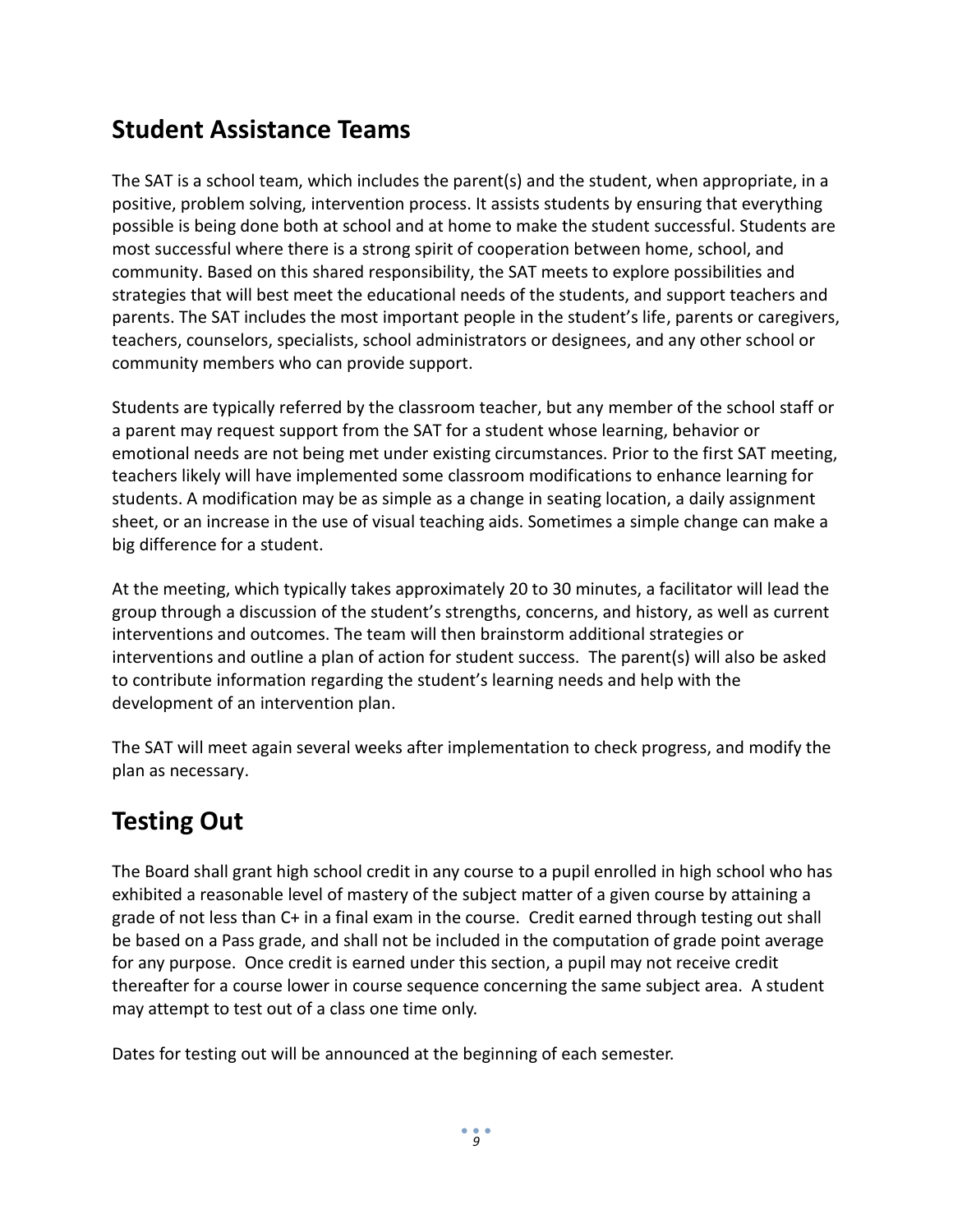## **Work Permits**

The school does not encourage students to take jobs outside of school if that employment may impede their success at school. Any minor between eleven and eighteen years of age, not specifically exempted from the Youth Employment Standards Act (P.A. 90 of 1978), working in a paid or unpaid position, must have a work permit. Work permits are available in the Superintendent's Office.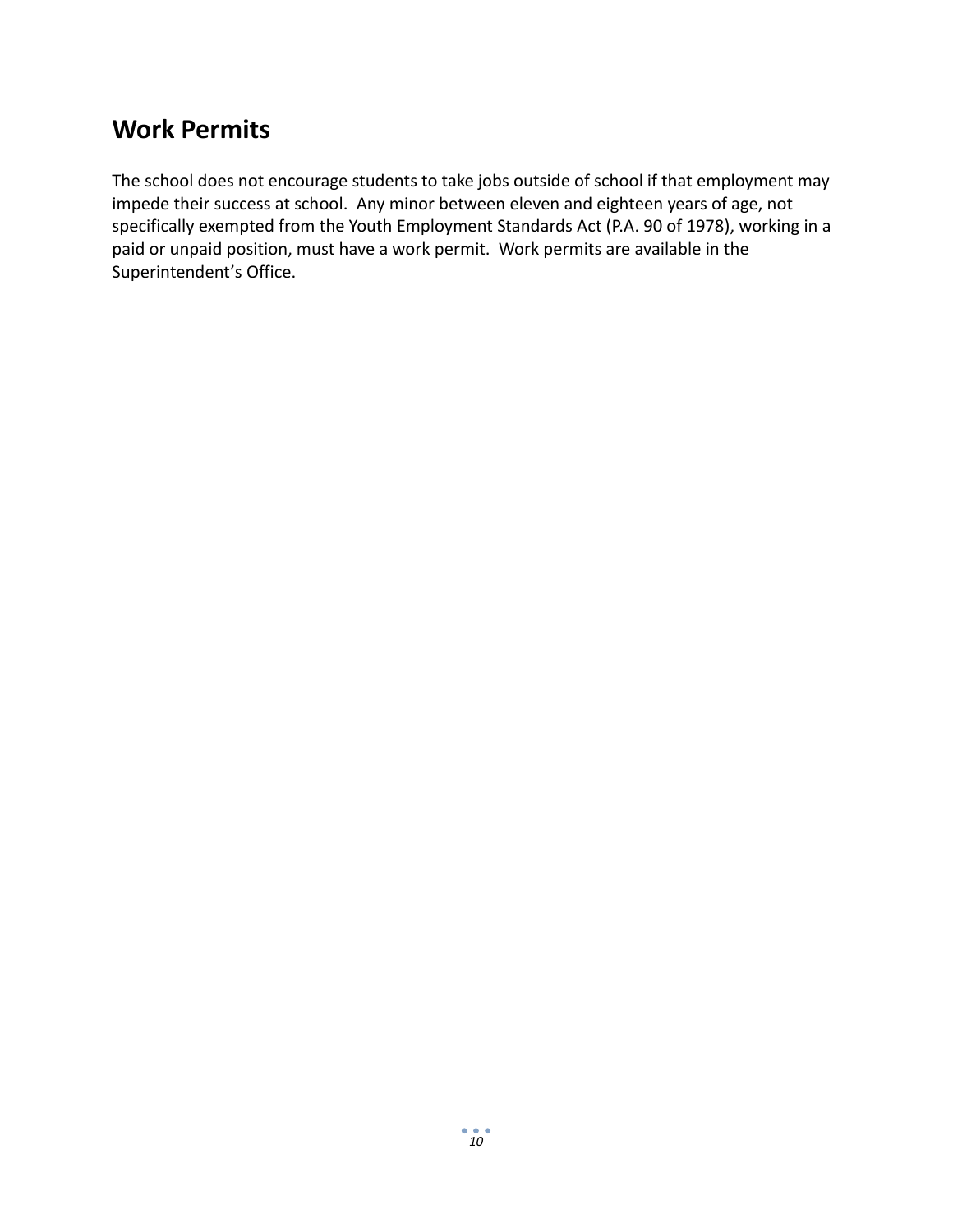# **Applied Arts**

### **CAD/3D Modeling**

Grade Level: 9-12

Elective: One year - 2 credits

Prerequisites: None

This course offers an introduction to the fundamentals of 3D design. Students work on hands-on projects and learn how to use Computer-Aided Design (CAD) software to create their designs. They are introduced to 3D printers and learn how to export their files to bring their designs to life.

#### **Coding**

Grade Level: 9-12

Elective: One year - 2 credits

Prerequisites: None

This course covers a basic introduction to the principles of programming, including algorithms and logic. Students engage in hands-on programming tasks as they write and test their own code using the approaches real programmers use in the field.

#### **Woods**

Grade Level: 9-12

Elective: One year - 2 credits

Prerequisites: None

This course is designed to give students a general understanding of project design and construction. Students will learn shop safety, tool identification, and how to properly use various power tools. Each student will learn the basics of drafting and how to draw a project plan using multi-view and isometric drawings. The students will then take the plan into the shop and construct the project. Other topics covered in this course include wood identification, use of abrasives and fasteners, and finishing techniques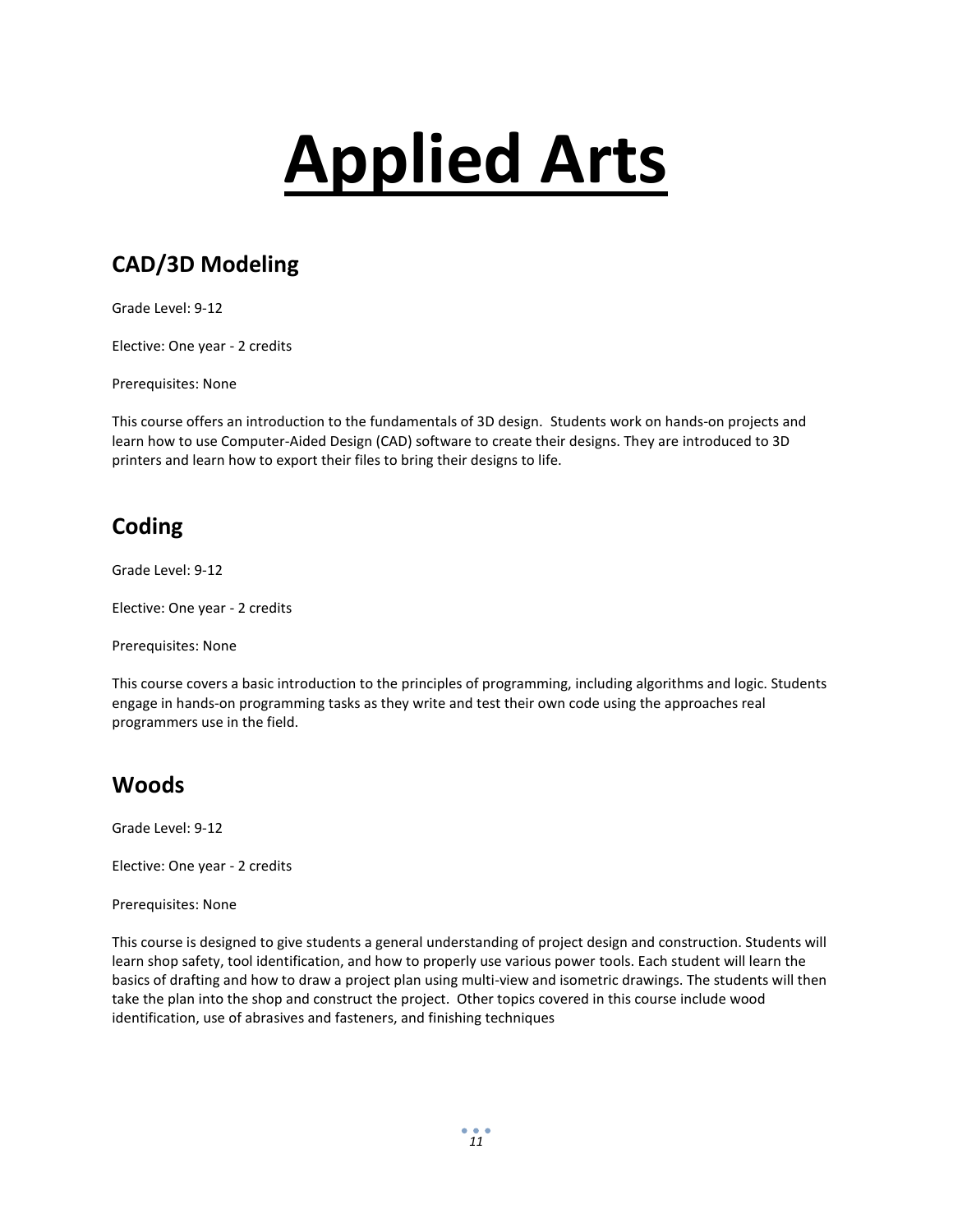#### **Advanced Industrial Arts I, II, III**

Grade Level: 10-12

Elective: One year - 2 credits

Prerequisites: Woods

This course expands upon the skills learned in Woods. Students design and build a project of choice, which requires the use of fine carpentry skills. Advanced woodworking techniques are implemented into each student's projects.

#### **Building Construction**

Grade Level: 11-12

Elective: One year - 2 credits

Prerequisites: Woods

The focus of this course is on light residential construction. A wide variety of practices and techniques are covered, including: building codes, blueprint reading, building site layout, foundations, rough framing, roofing, siding, drywall, and painting. Hands-on experience will be emphasized by building wood-framed structures and by completing a variety of construction-related tasks. Field trips and guest speakers are also used to illustrate the construction process.

# **Career and Technical Education**

#### **Automotive Technology I and II**

Grade Level: 11-12

Elective: Full year – 4 credits (two class periods per day)

Prerequisites: None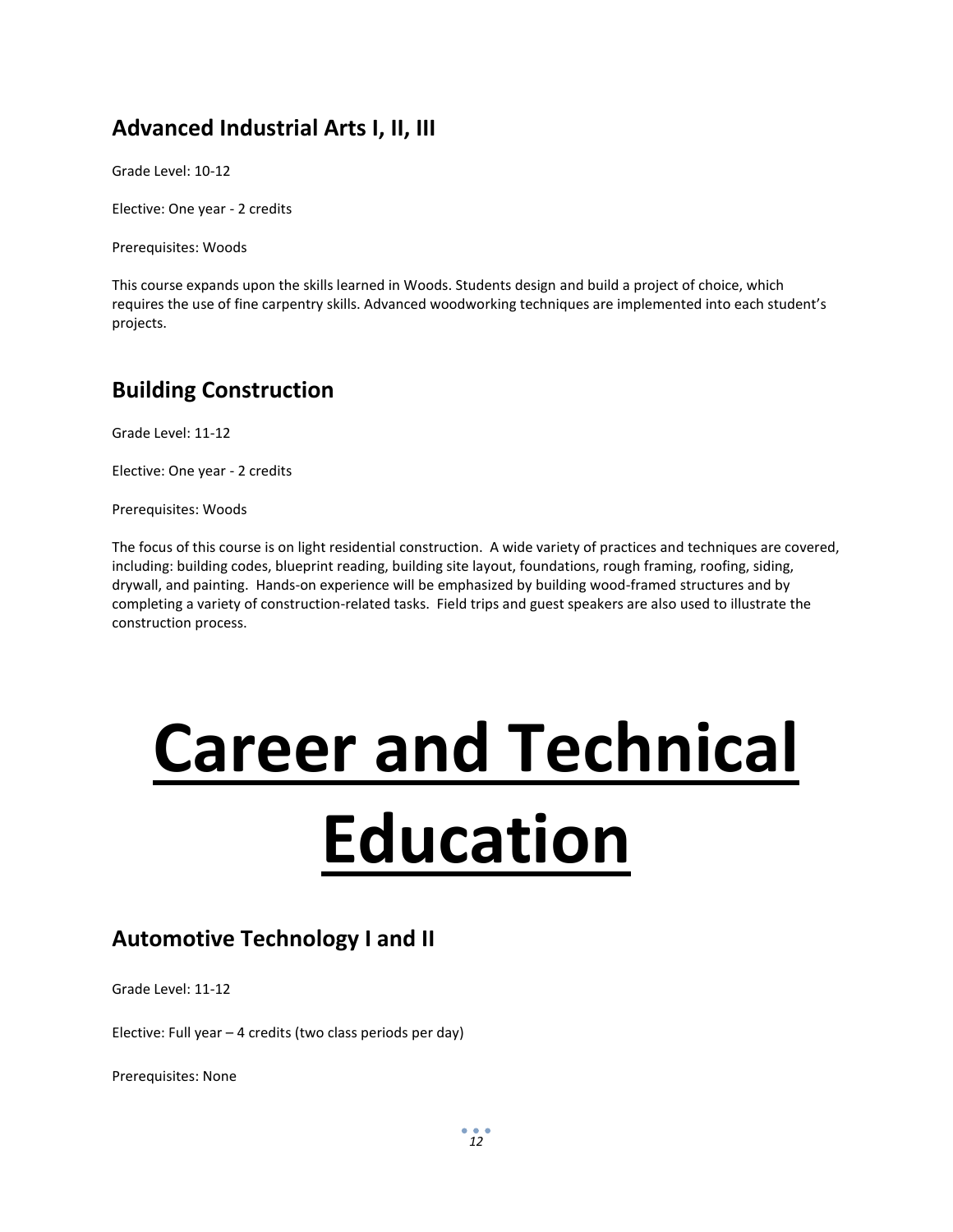The goal of the Automotive Technology program at the Copper Country Career and Technical Education Center is to introduce and prepare students to explore or enter the automotive field. This program provides a "head to hands-on" approach that will lead to success in post-secondary training and into an expanding automotive-related field. Students involved in this program may range from technician trainees to pre-engineering students. Some of the instructional areas to be covered are: front-end alignment; engine diagnosis; electrical systems; suspension; and brakes.

#### **Computer Networking and Cybersecurity**

Grade Level: 11-12

Elective: Full year – 4 credits (two class periods per day)

#### Prerequisites: None

Students will examine the study of planning and managing system security within a TCP/IP network environment. Key topics include security architecture, cryptographic systems, security protocols, and security management tools. More specifically, subjects in this course include virus and worm propagation, malicious software scanning, cryptographic tools, intrusion detection, DoS, firewalls, best practices, and policy management.

#### **Construction Technology**

Grade Level: 11-12

Elective: Full year – 4 credits (two class periods per day)

Prerequisites: None

This course is designed to prepare students for job entry in the construction field or advanced work in a technical school. The Construction Technology program provides the student with knowledge and skills to build a house from the foundation to its completion. Students achieve a wide variety of hands-on experiences, all related to the multi-faceted construction industry as listed in the content area below. Rules of health and safety as prescribed by the National Safety Council will be adhered to in this course.

#### **Early Childhood**

Grade Level: 11-12

Elective: Full year – 4 credits (two class periods per day)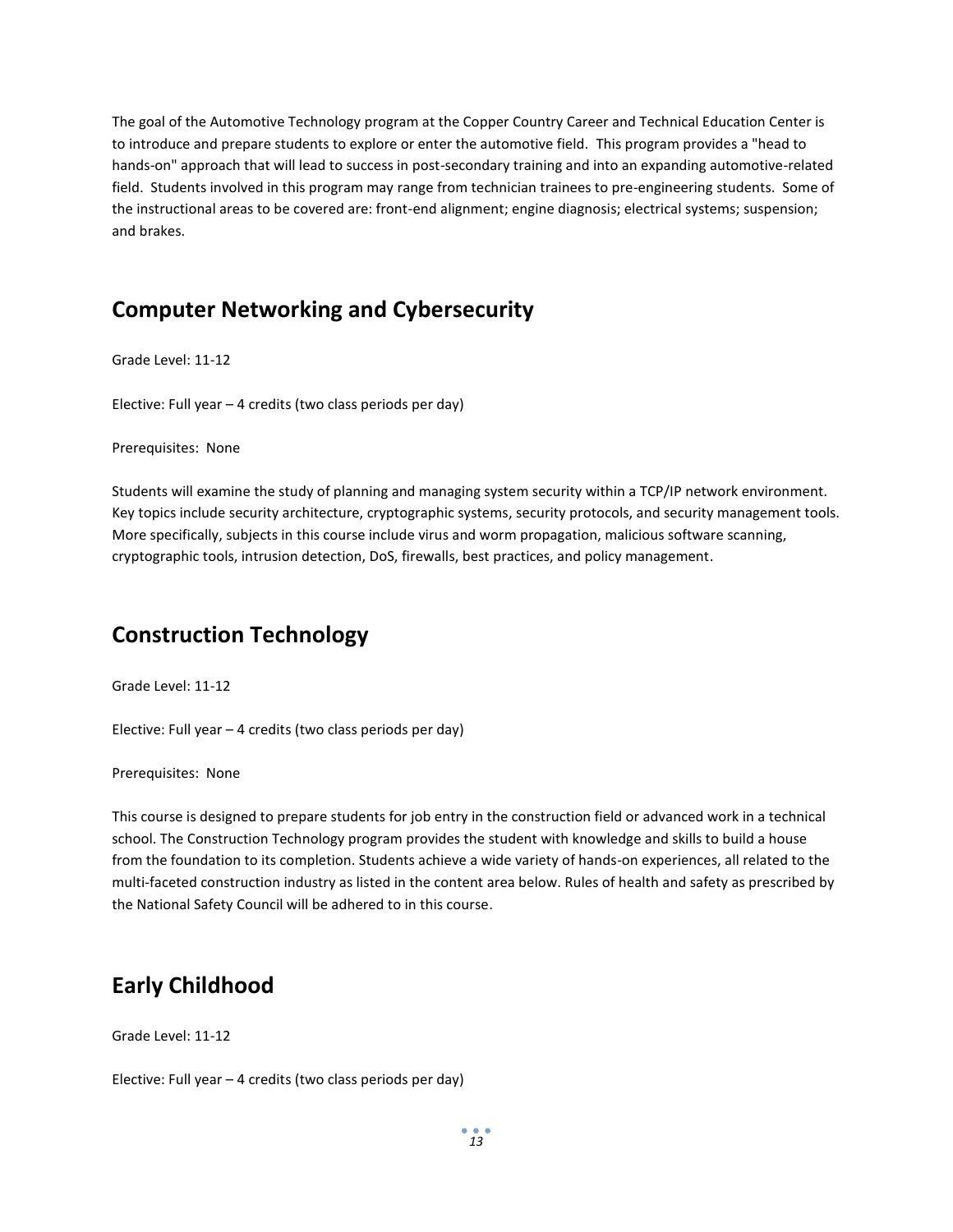Prerequisites: None

Early childhood professionals are a link between the home and the school communicating with parents and meeting the needs of both children and families. They create a safe, healthy learning environment in which children can grow and develop. They may be classroom teachers, special needs aides, teaching assistants, parent and curriculum coordinators, or center directors.

#### **Graphic Design/Marketing**

Grade Level: 11-12

Elective: Full year – 4 credits (two class periods per day)

Prerequisites: None

In this class students learn the basic principles of creative design. Learning is done on industry grade tools such as Adobe Illustrator, Adobe Photoshop and Adobe InDesign. In addition to being taught concepts of design, students will be able to work with clients and experience what it is like to design and market ideas to a large audience.

#### **Health Careers**

Grade Level: 11-12

Elective: Full year – 4 credits (two class periods per day)

Prerequisites: None

The Health Careers program provides students with the opportunity to explore the many available career options in the health care profession. Students learn CPR (Cardio-Pulmonary Resuscitation), emergency first aid, medical terminology, basic anatomy and physiology, and the communication skills necessary for success in the health care field. After completion of the core curriculum, including-but not limited to-communication skills, professionalism, infection control, legal and ethical issues in health care, confidentiality, and safety, students have an opportunity to experience hands-on training and job shadowing in local facilities with professionals in the careers, they would like to explore. Students also research the roles of various health care professionals through reading, accessing Internet sites, and viewing educational videos to learn more about the careers they may be interested in pursuing. Guest lecturers in the classroom share their knowledge and demonstrate skills, while field trips allow students to get a first-hand look at many of the career options related to health care.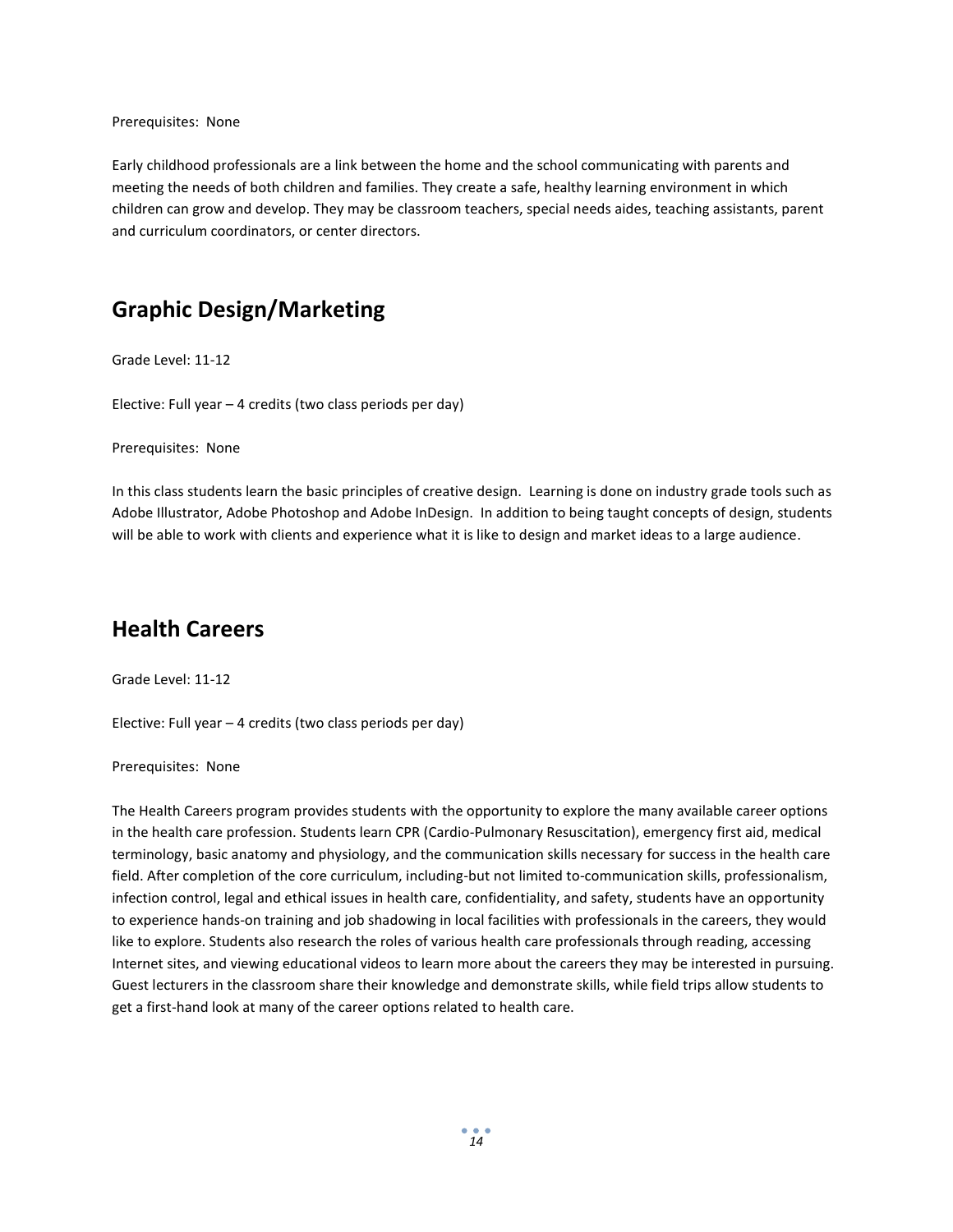#### **Nursing Assistant**

Grade Level: 11-12

Elective: Full year – 4 credits (two class periods per day)

Prerequisites: None

The Nursing Assistant program is ideal for students who would like to explore nursing as a possible career and for those who would like to work as a Nursing Assistant. This course will provide training for students to obtain the skills necessary to take the state of Michigan's competency evaluation exam to become a Certified Nursing Assistant (CNA). Upon successful completion of the exam, students will have their name placed on the state registry and will be eligible to work as a Nursing Assistant in hospitals, nursing homes and with health care agencies.

This course is a combination of theory, lab practicum (where students practice skills), and clinical instruction (students do direct patient care under the guidance of their instructor). Students enhance their verbal and written communication skills in a health care environment and learn the professional, legal and ethical issues related to health care. Students explore employment opportunities in this fast-growing field through field trips and guest speakers.

### **Welding**

Grade Level: 11-12

Elective: Full year – 4 credits (two class periods per day)

Prerequisites: None

The Welding Technologies/Manufacturing program prepares students for entry level job skills in the Welding field or participation in a community or technical college program. Instruction is provided in safety, cutting and bending steel, shielded metal ARC welding, gas metal ARC welding (wire feed), gas tungsten ARC Welding (TIG), oxy acetylene torch cutting, project layout and construction, daily maintenance of shop and equipment and employability skills.

Students are required to complete welding and cutting operations as well as a required project. Students are expected to take American Welding Society Certification tests available to students in ARC, MIG, and Flux Core ARC Welding. If a student passes any of these certification tests he/she will receive a nationally recognized certificate which is valuable for securing employment. Time in this course is split between lecture and hands on activities. Second year students will focus on Manufacturing skills which are required by local manufacturers.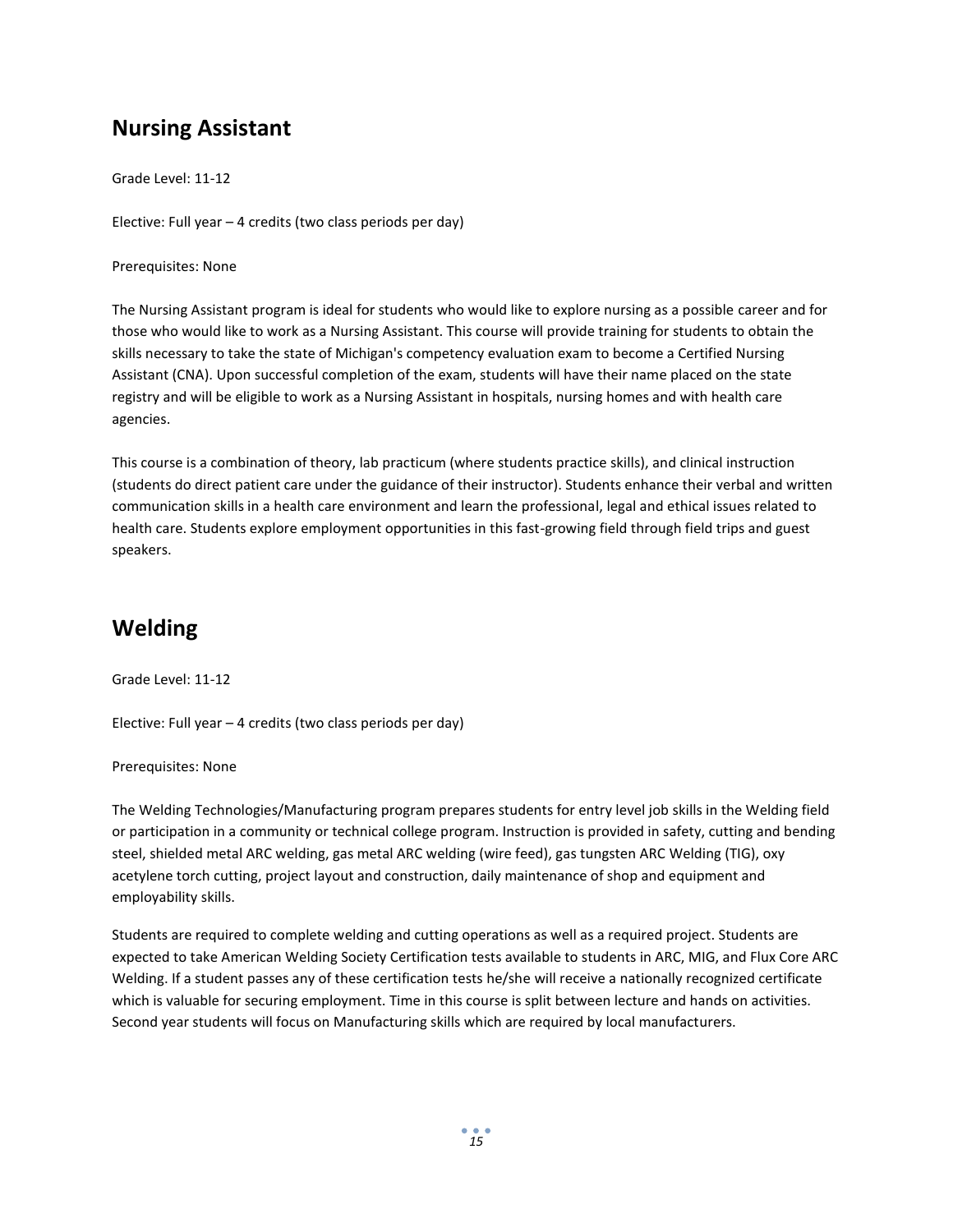# **Dual Enrollment**

Grade Level: 9-12

Elective: One semester - 1 credit

Prerequisites: Qualifying score on one of several assessments

Dual enrollment allows high school students the opportunity get a head start on college by taking college classes to earn college credit while still in high school. To qualify to dual enroll, a student must have earned a qualifying score on the EXPLORE, PLAN, ACT, MME, PSAT, SAT or COMPASS tests, must be enrolled as a student at Lake Linden-Hubbell High School, and must be enrolling during the district's regular academic year in a class that is not offered at the high school. For qualified students, the Lake Linden-Hubbell School District will pay the lesser of either the actual cost of tuition and fees for the course, or the student's foundation allowance, adjusted for the proportion of the school year they attend Lake Linden-Hubbell School District. Students who would like to dual enroll should pick up an application in the guidance office at least two weeks prior to the start of the semester. Courses available vary by institution and by semester.

## **English**

#### **English 9**

Grade Level: 9

Required: Full year - 2 credits

Prerequisites: None

English 9 covers general grammar rules, vocabulary building, and writing. A research paper is required in the second semester. In literature, students will study short stories, the novel, a Shakespearean play, poetry and nonfiction. Several speeches are required.

#### **English 10**

Grade Level: 10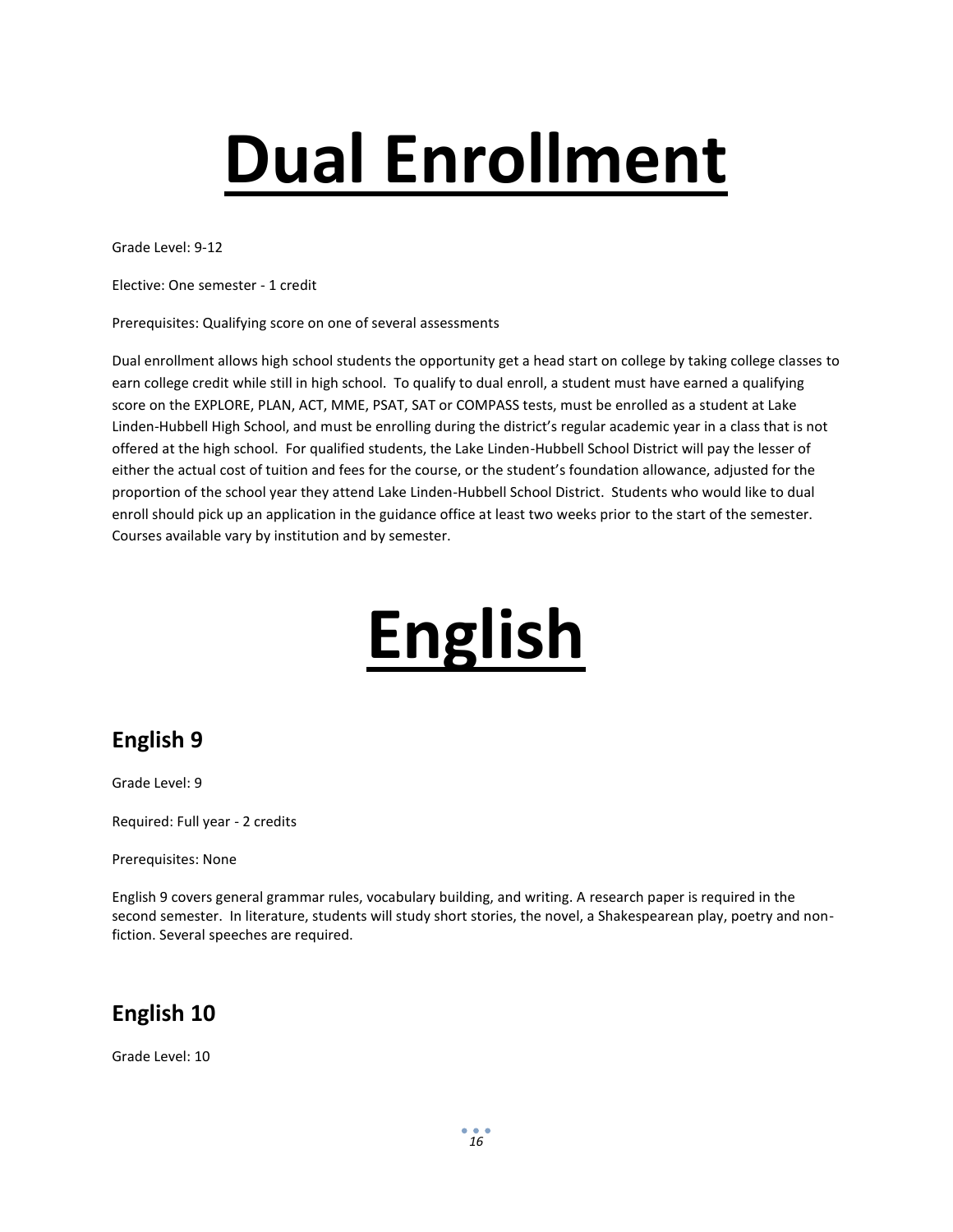Required: Full year - 2 credits

Prerequisites: English 9

English 10 is a comprehensive course that focuses on American literature. Students will study, in-depth, the literary talents of American authors. Students will also compose poetry, and write essays, short stories, children's books and journals. Students will study grammar and work on interpersonal communication skills.

#### **English 11**

Grade Level: 11

Required: Full year - 2 credits

Prerequisites: English 10

English 11 is a study of English literature. The historical background of various time periods of each discipline and examples of different types of work by well-known authors are reviewed. Types of work that will be read are short stories, novels, plays, poetry, and one Shakespearean play. Essays will be written in critical thinking and literary analysis. Writing mechanics and grammar are covered.

#### **English 12**

Grade Level: 12

Required: One year - 2 credits

Prerequisites: English 11

English 12 is a study of English literature. The historical background of various time periods of each discipline and examples of different types of work by well-known authors and their works are reviewed. Types of work that will be read are short stories, novels, plays, and poetry. Essays will be written in critical thinking and writing.

#### **College Writing**

Grade Level: 12

Elective: Full year - 2 credits

Prerequisites: None

College Writing is modeled after first-year language courses on the college level. Using typical source readings and the student's background experience, essays are written to university level assignments to show the student what will be required of them in the future. Students are expected to participate in several formal discussions of collegelevel texts. Additionally, students learn the basic features of newswriting and create a school newspaper.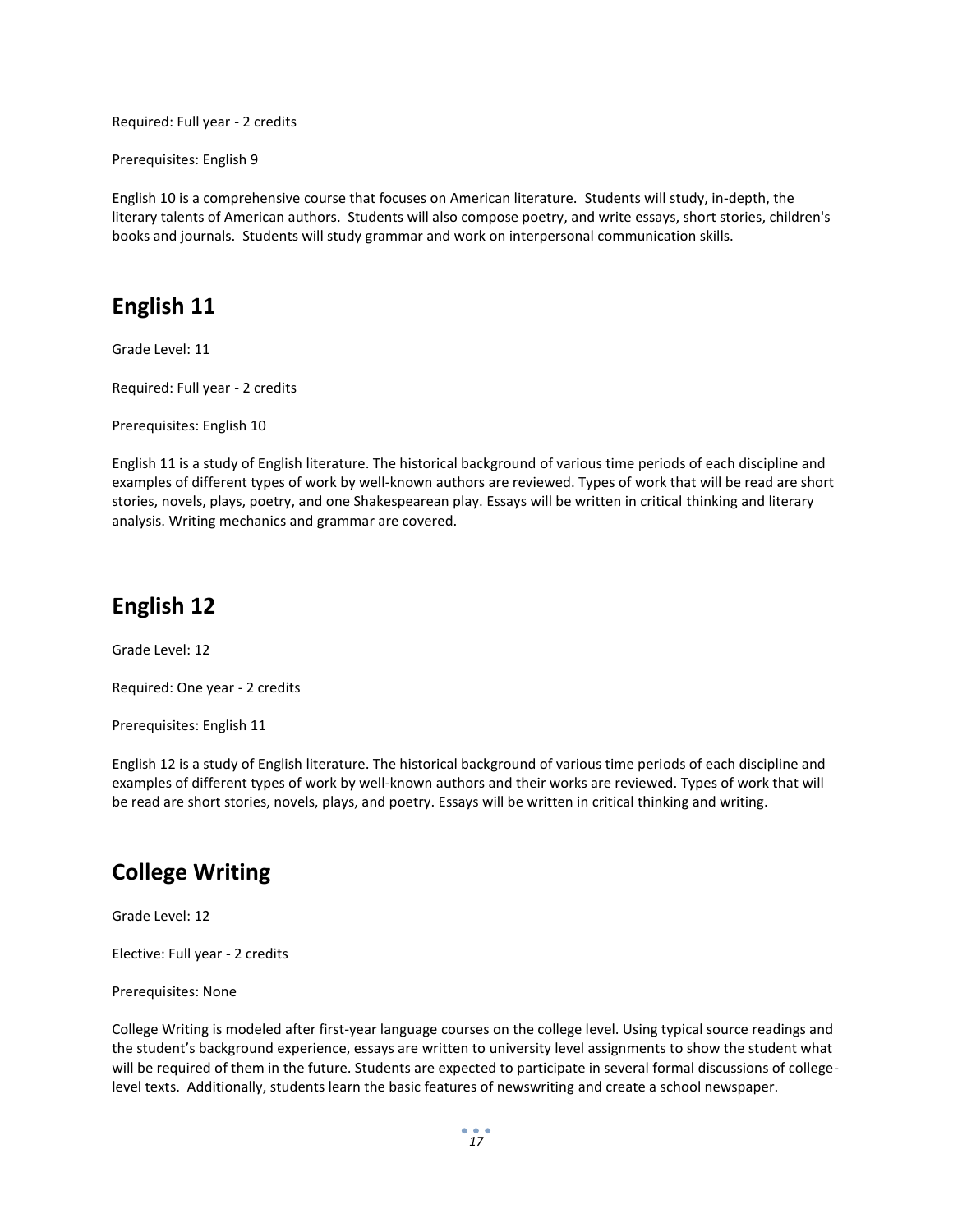#### **Creative Writing/Advanced Creative Writing**

Grade Level: 9-12

Elective: Full year - 2 credits

Prerequisites: None

Creative Writing and Advance Creative Writing are composition courses dealing with various prose, poetry, and dramatic forms. Students will learn and polish skills through writing. Emphasis on process and revision will be stressed.

## **Foreign Language**

#### **SPANSH I**

Grade Level: 9-12

Elective: Full year - 2 credits

Prerequisites: None

Beginning Spanish teaches the basics of the Spanish language, the culture and how Spanish is spoken around the world. Emphasis is on the spoken and written word. Students will be able to speak basic Spanish and will know more about Spanish speaking regions though lessons, technology and projects.

#### **SPANISH II**

Grade Level: 10-12

Elective: Full year - 2 credits

Prerequisites: Spanish I

The basic introduction to the language continues with more emphasis on Spanish artists, writers and the advanced language. Advanced tenses of verbs and extended vocabulary are studied. The spoken word will improve with all lessons and projects.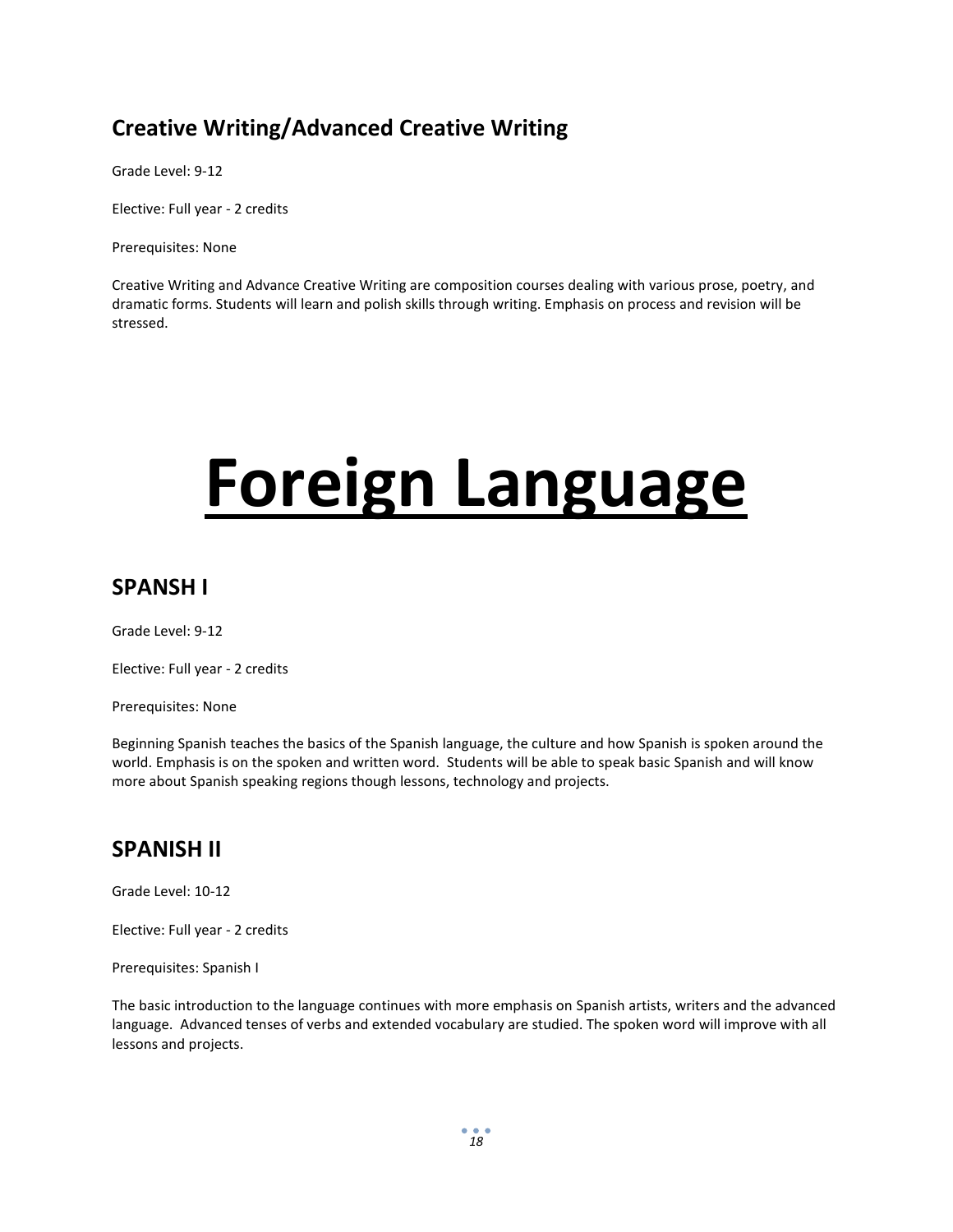## **Mathematics**

## **Algebra I**

Grade Level: 9

Required: Full year – 2 Credits

Prerequisites: None

In Algebra I, properties of the set of real numbers are discussed and used to solve a wide range of problems, including solving equations for expressions. The primary goal of Algebra I is to familiarize students with algebraic expressions, with an emphasis on linear equations and other functions, and their usefulness in solving everyday problems.

#### **Geometry**

Grade Level: 10

Required: Full year – 2 credits

Prerequisites: Algebra I

Geometry is the study of points, lines, angles and figures in space. Major topics of study include formal proof, deductive and inductive reasoning, indirect proof, space, geometry and trigonometry.

#### **Algebra II**

Grade Level: 11

Required: Full year – 2 credits

Prerequisites: Algebra I

Algebra II is a problem-solving course designed to build on concepts learned in Algebra I. Major topics of study include linear systems, graph in space, determinants, probability, and exponential and logarithmic functions.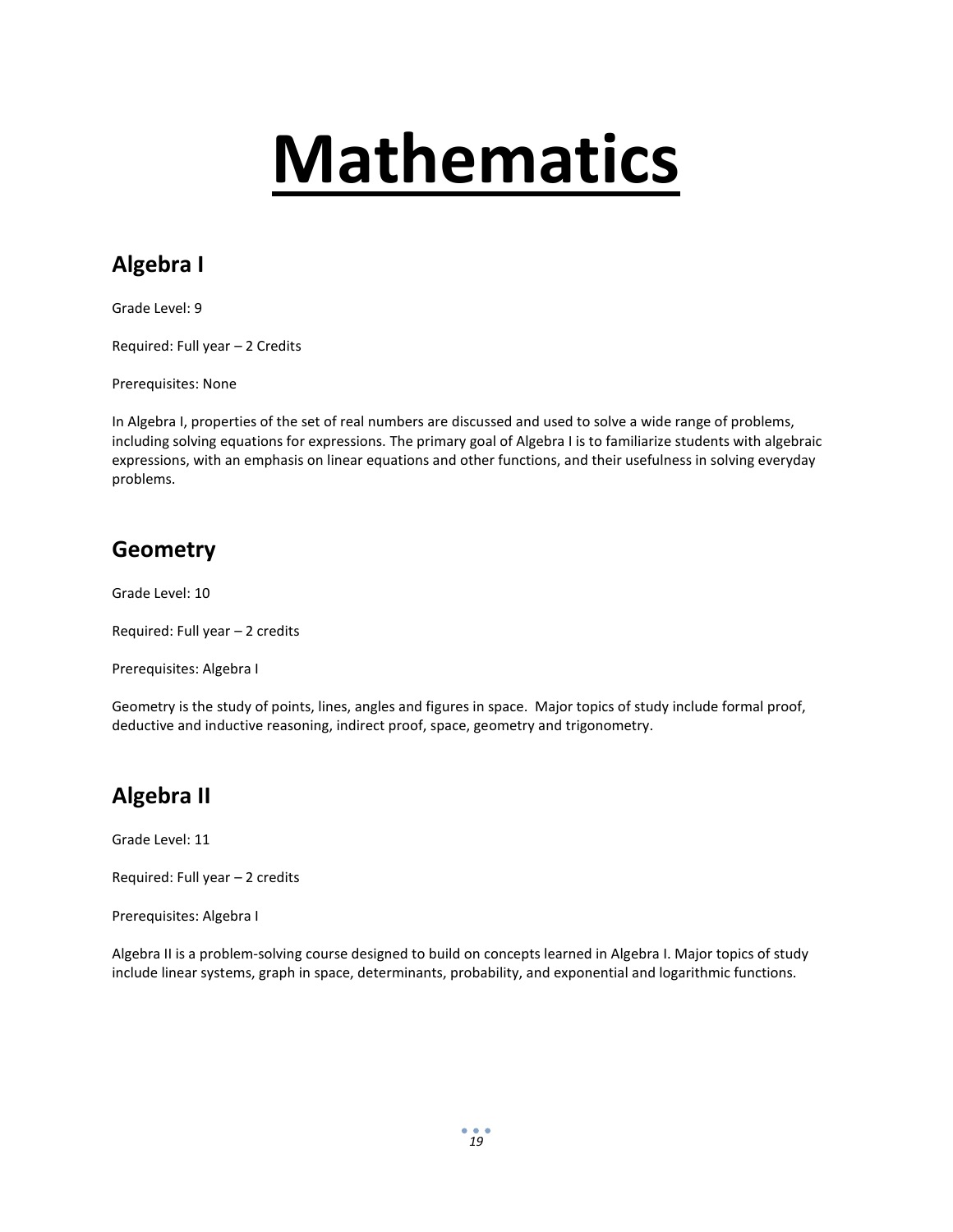### **Analysis**

Grade Level: 11-12

Elective: Full year - 2 credits

Prerequisites: Algebra II

Analysis is a course designed to prepare students for college calculus and linear algebra. Major topics of study include analytic geometry, sequences and series, functions, limits, trigonometry and its applications, exponential and logarithmic functions, matrices, and vectors.

#### **Consumer Math**

Grade Level: 12

Elective: Two Semesters – 2 credits

Prerequisites: None

This class will focus on the basic monetary skills needed to function in today's society. Topics covered include: checking and savings accounts, budgeting, investing, interest and the time value of money, credit, borrowing, purchasing, leasing and taxes.

## **Performance Arts**

#### **Band**

Grade Level: 9-12

Elective: One year - 2 credits

Prerequisites: Middle school band or music background

High school band is geared towards performing about 25 times per year--in the Lakes Marching Band, the Lakes Pep Band, small ensembles and regular concert performances. To enroll in this class, students must be prepared to attend all marching band and concert band performances and a majority of pep band performances. They are a part of the class grade.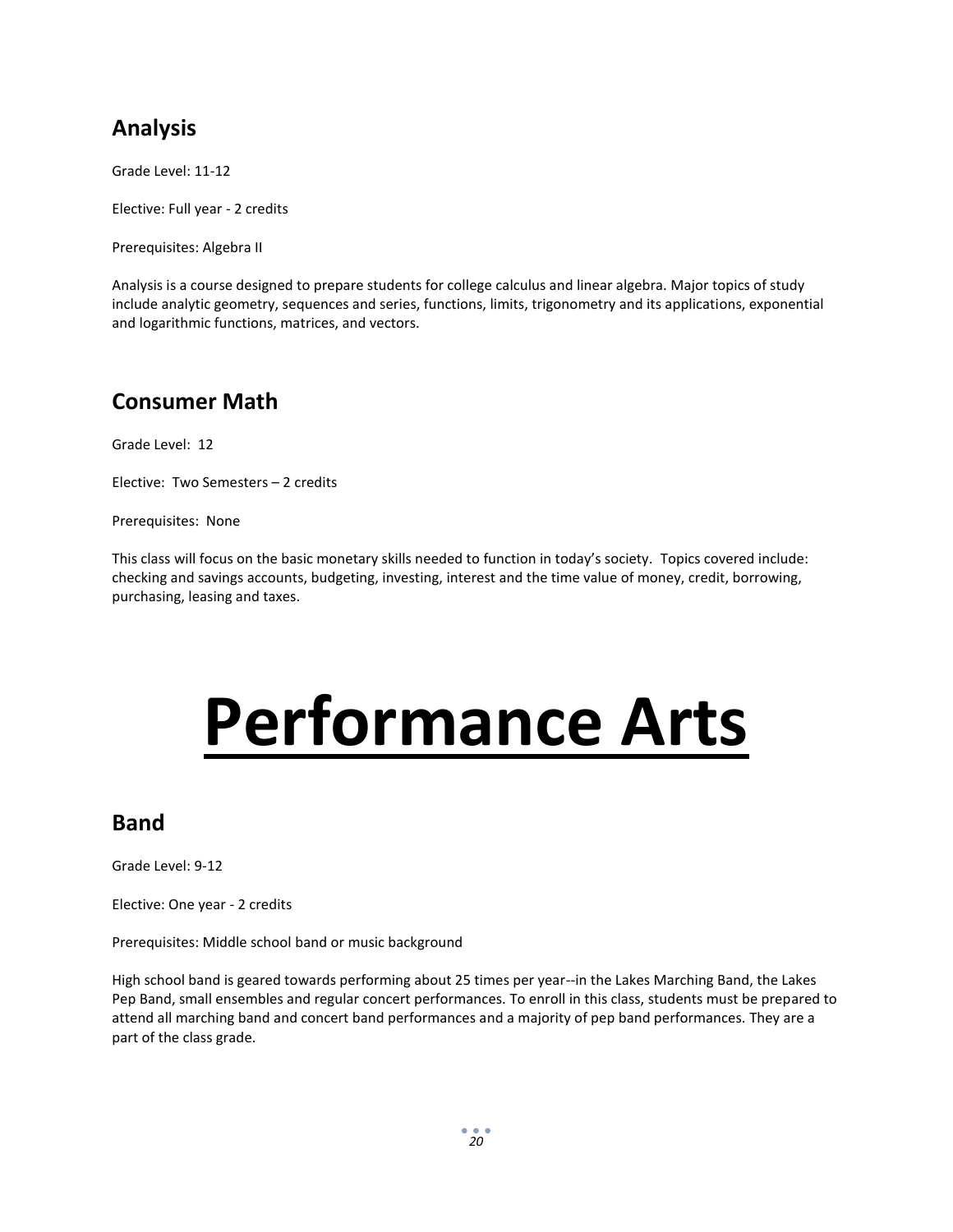# **Physical Education**

#### **Physical Education 9**

Grade Level: 9

Required: Full year-2 Credits

Prerequisites: None

Physical Education is a class that will stress physical fitness objectives, neuromuscular development, social situations, intellectual development and emotional reactions.

#### **Advanced Physical Education**

Grades 10-12

Elective: Full year-2 Credits

Prerequisite: Must have a grade of C or better in 9<sup>th</sup> Grade PE, and have not failed any marking period of 9<sup>th</sup> Grade PE.

This class is designed for students who have an interest in staying active and fit, while playing a wide variety of organized activities, games and sports. Student leadership, respect, and good behavior are a must. Students will help to organize and officiate activities, and are expected to know and follow all the rules of the games or activities being played.

Activities include, but are not limited to tennis, bowling, cross-country skiing, weight training, volleyball, basketball, softball, soccer, football, kickball, dodge ball, ultimate Frisbee, golf, and Frisbee golf. Concepts covered will be the importance of rules, playing fair, training and fitness, organization, team play, student leadership, and skill development for team sports.

This course is not repeatable for credit without instructor approval.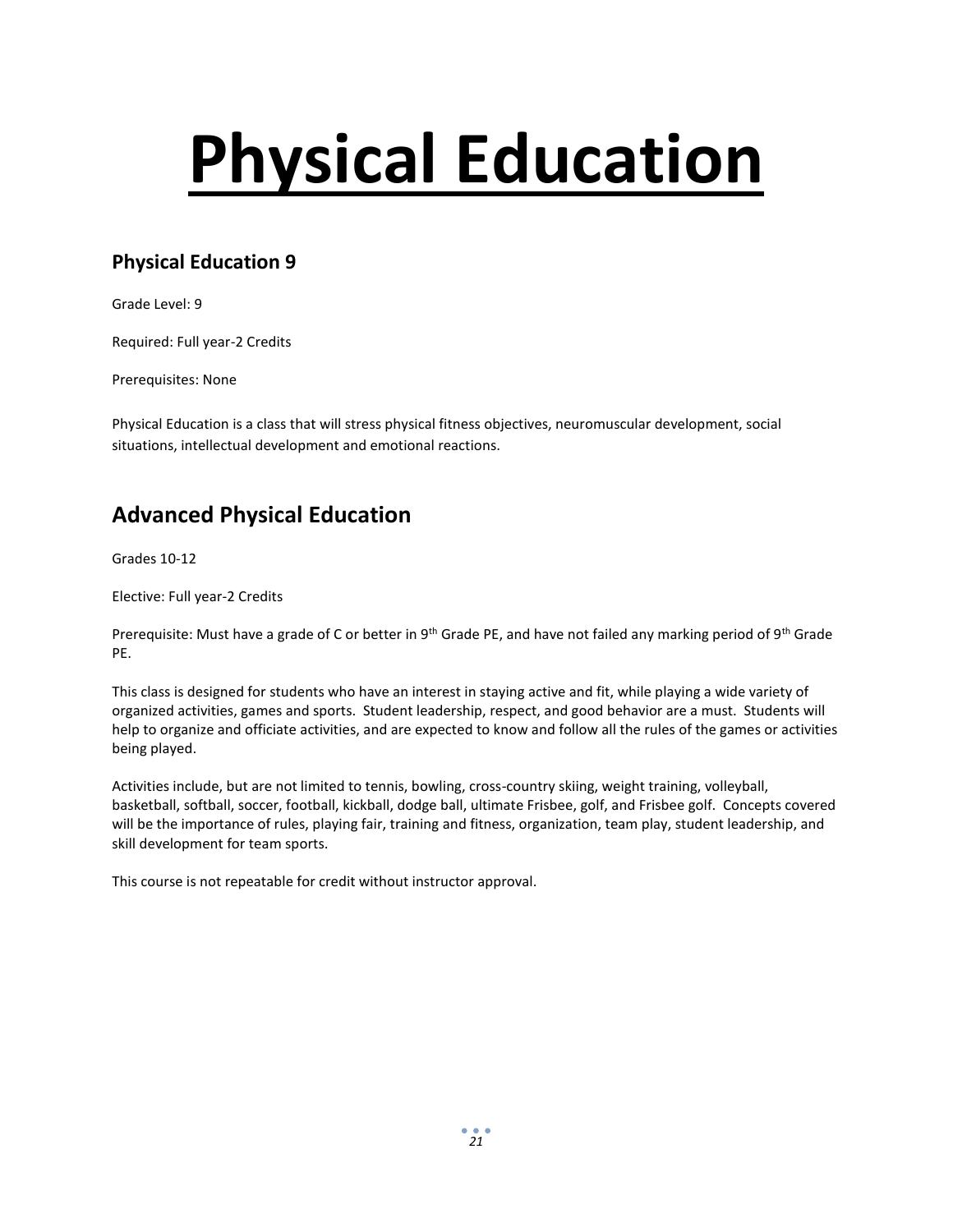## **Science**

### **Physical Science**

Grade Level: 9

Required: Full year-2 Credits

Prerequisites: None

Physical Science is the study of matter and energy as well as their interactions. The course will have an emphasis on physics, giving students an introduction to the laws of motion, forces, energy, and waves. Specific topics will include kinetic, potential, heat, and electrical energy as well as sound and light.

#### **Biology**

Grade Level: 10

Required: Full year-2 Credits

Prerequisites: None

Through multiple educational strategies, students discover the parts and processes of living organisms and their interactions with each other. Unifying concepts including biochemistry, cell structure, genetics, evolution, reproduction, classification, and life characteristics are explored. Ecological relationships are also studied with an emphasis on human interactions with the environment. The course gives students a better understanding and appreciation of living systems and the world around them.

#### **Advanced Biology**

Grade Level: 11-12

Elective: Full year-2 Credits

Prerequisites: Biology

This course will expand on the life science topics introduced in Biology and introduce new material that will provide students interested in the life sciences a firm background that will enhance their transition into university level science courses. The class will cover such topics as ecology, evolution, population dynamics, zoology, and more in a combination of lab, lecture, and discussion. .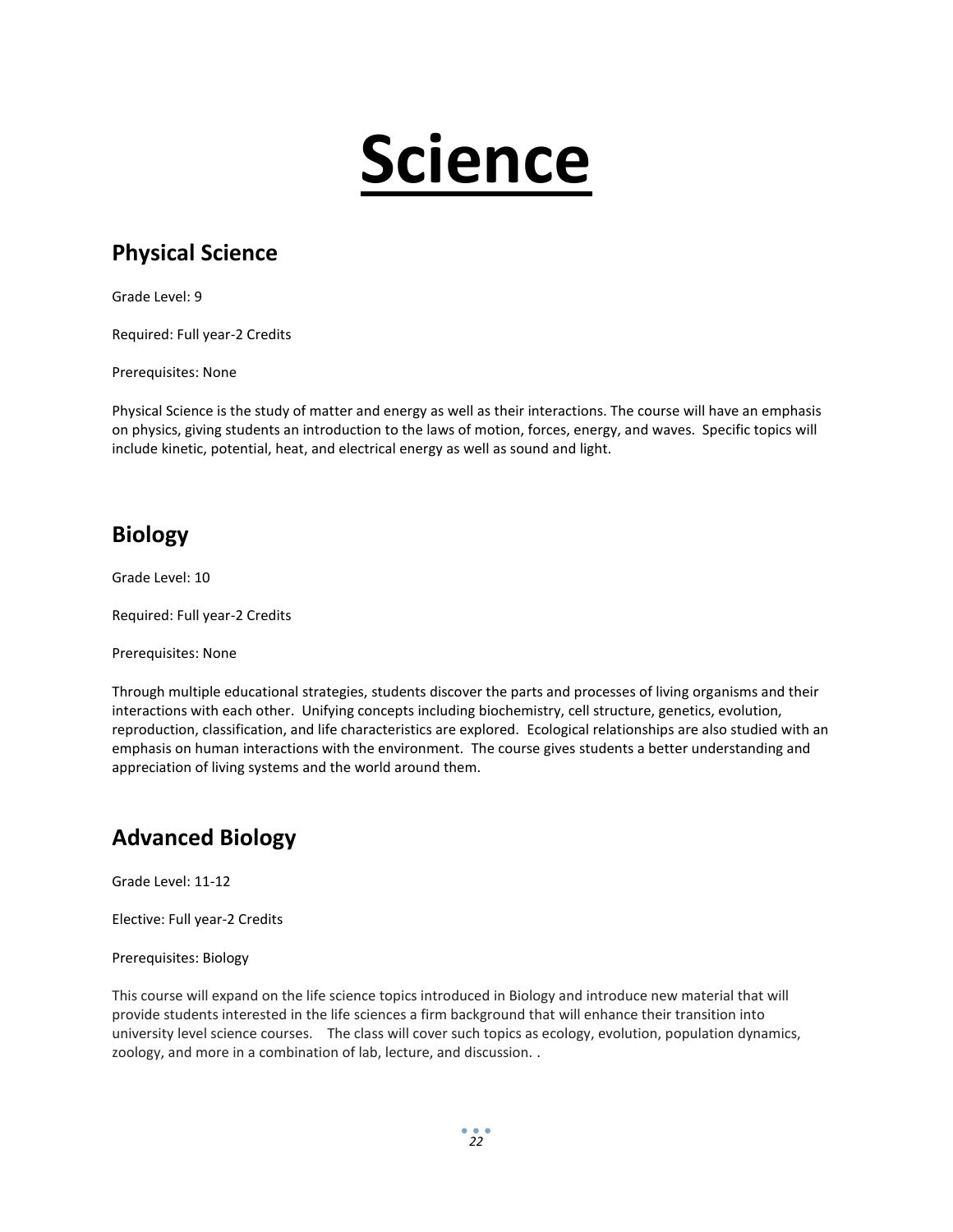### **Chemistry**

Grade Level: 11-12

Required: Full year-2 Credits

Prerequisites: Algebra, Geometry

Chemistry is designed to further the chemical topics introduced in Physical Science. The course will give students a firm background in the basic concepts of chemistry. Topics include types of chemical reactions, gas laws, chemical calculations, and chemical names and formulas.

#### **Physics**

Grade Level: 12

Elective: Full year-2 Credits

Prerequisites: Algebra I and II, Geometry

This course will expand on the physical topics introduced in Physical Science, giving students a firm background in the basic concepts of physics. The course will cover such topics as linear, circular, and projectile motion; force, torque, work and energy. This course is essential for further study of physics, chemistry, engineering, mathematics and medical fields.

## **Social Studies**

#### **World History**

Grade Level: 9-12

Required: One year - 2 credits

Prerequisites: None

This is a survey course covering history from the cradle civilizations to the Industrial Revolution. Emphasis is on human concerns through history, and how different groups face these universal concerns.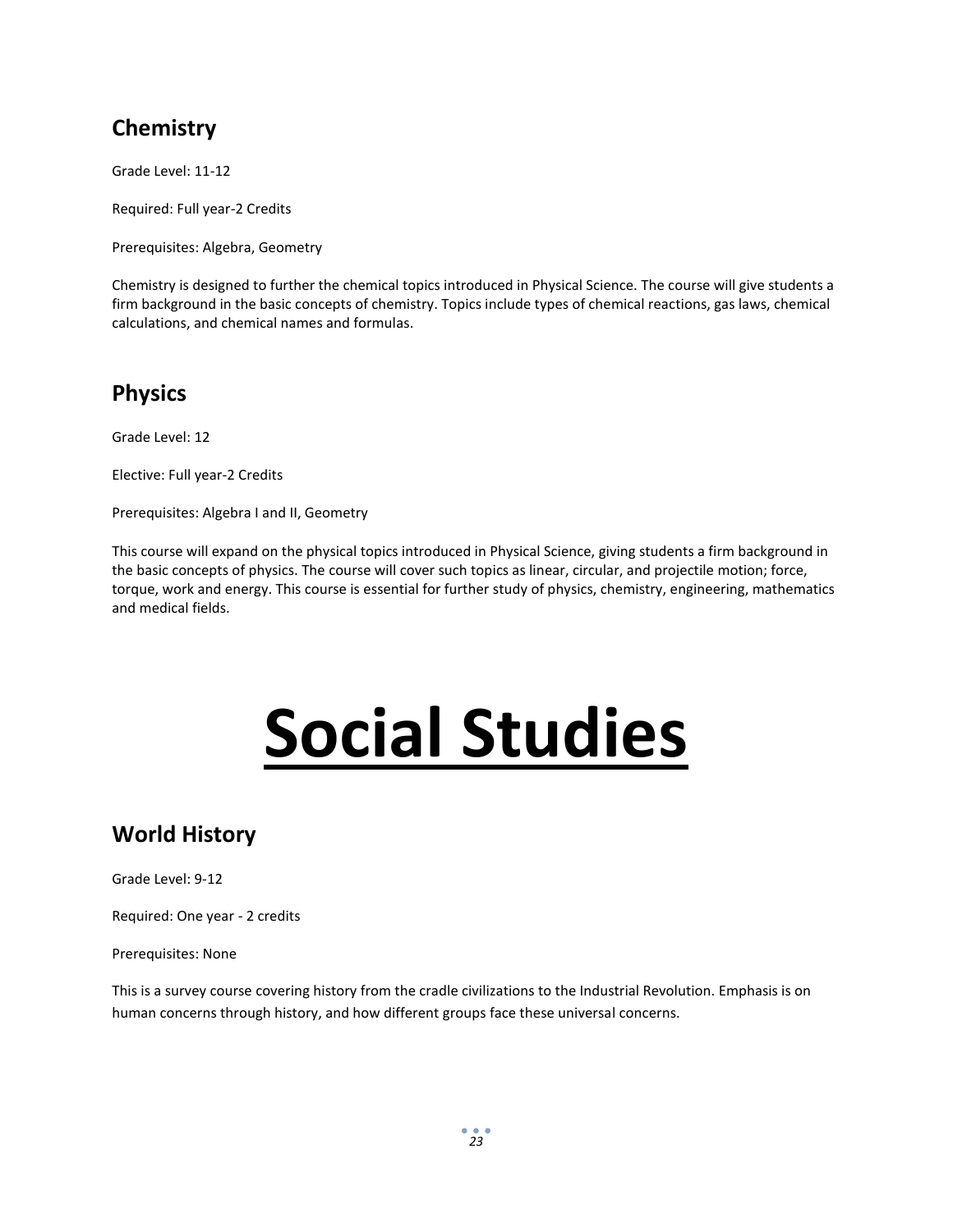#### **United States History**

Grade Level: 10

Required: One year - 2 credits

Prerequisites None

This is a survey of U.S. history from Reconstruction to the present. The emphasis is on how we grow and develop while facing change and challenge.

#### **Economics**

Grade Level: 11

Required: One semester - 1 credit

Prerequisites: None

This course introduces students to the basic economic principles. Emphasis is placed on the decision-making process and personal consumer skills.

#### **Government**

Grade Level: 11

Required: One Semester - 1 credit

Prerequisites: None

This course introduces the structure and functions of the federal, state, and local governments in the United States. Emphasis is placed upon constitutional principles; the executive, legislative, and judicial branches of government; state and local government structure; and the political process. Knowledge and skills are taught so that one may be a full participant in the political community.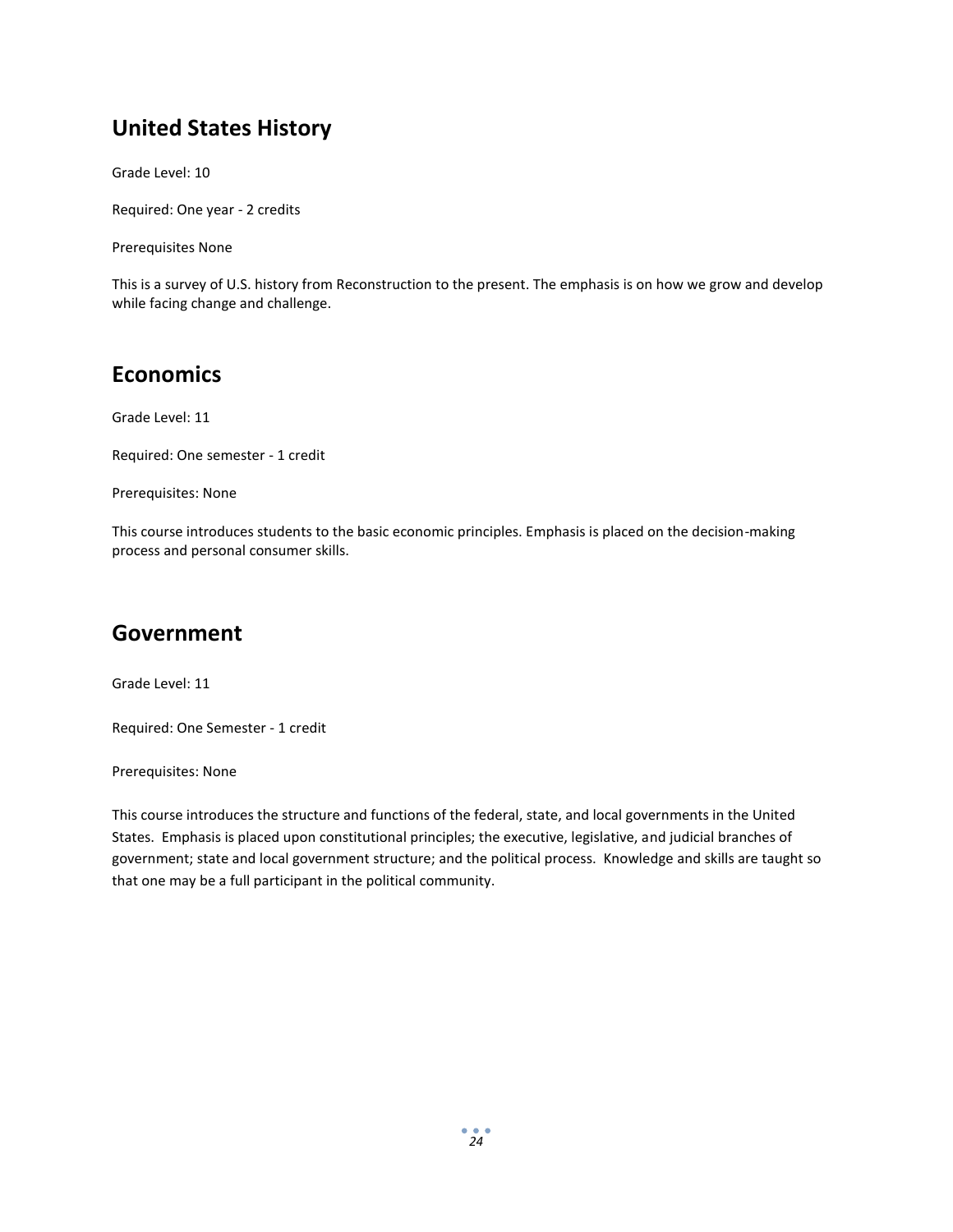## **Visual Arts**

### **Art I**

Grade Level: 9-12

Elective: Full Year – 2 Credits

Prerequisites: None

This course will introduce students to a variety of art mediums, techniques, and concepts. The fundamentals of art and its basic skills will be taught within projects, as well as the history of several artists - all necessary for understanding, interpreting, and appreciating art.

#### **Art II**

Grade Level: 10-12

Elective: Full Year – 2 Credits

Prerequisites: Successful completion of Art I.

This course will expose students to art history as well as various mediums, techniques, and concepts that are more complex than what was covered in the Art I class. Students will be given opportunities to independently work in their preferred medium or choose projects suited for their personal interests.

#### **Art III**

Grade Level: 11-12

Elective: Full Year – 2 Credits

Prerequisites: Successful completion of Art I and II.

This course is an extension of Art II for the growing artist. Students must show strength and dedication, as well as get instructor approval prior to scheduling the class. Further exploration of art history, mediums, and techniques will be covered. Students will be given opportunities to independently work in their preferred medium or choose projects suited for their personal interests. Seniors will be required to display completed artwork at Open House.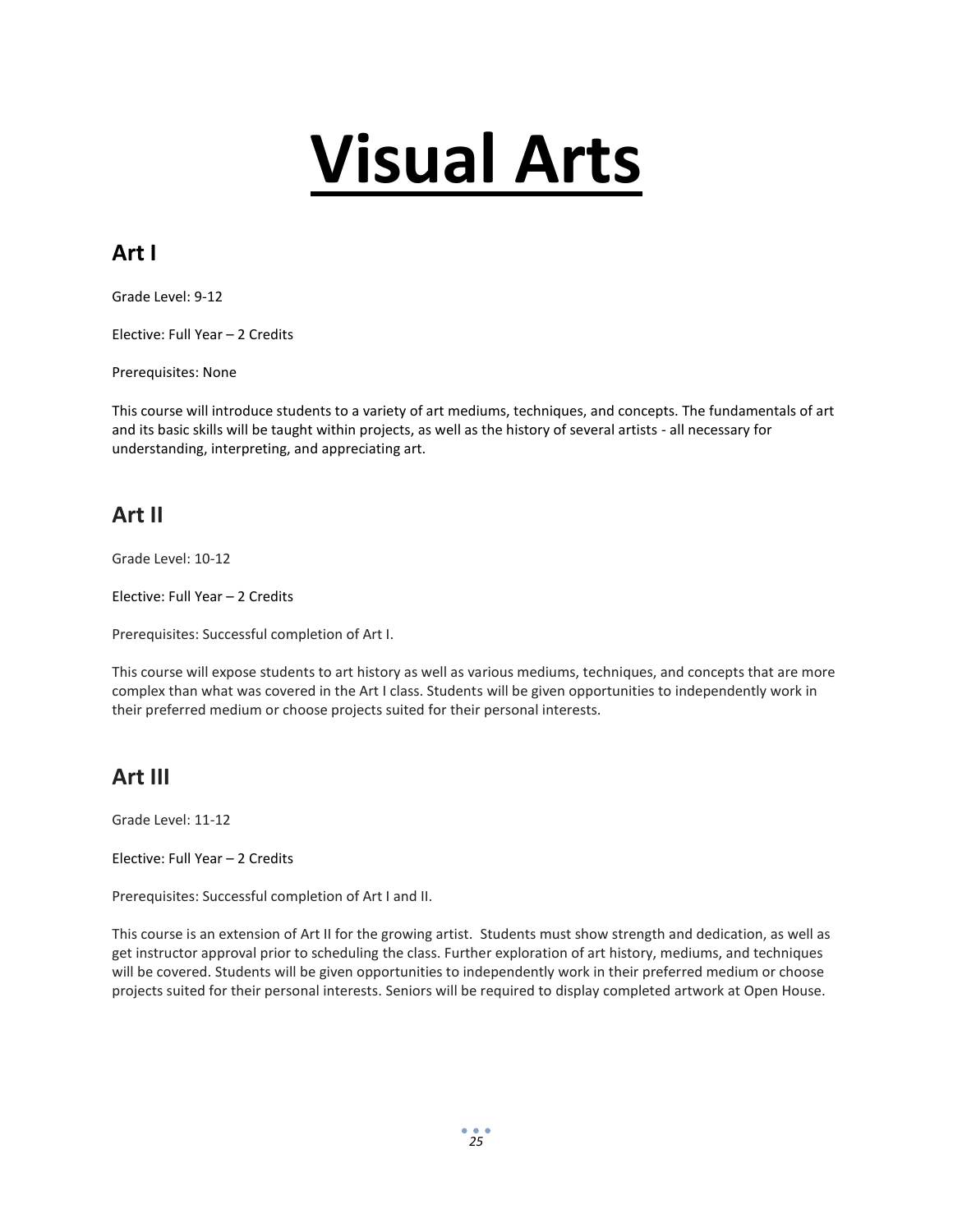#### **Art IV**

Grade Level: 12

Elective: Full Year – 2 Credits

Prerequisites: Successful completion of Art I, II, and III.

This course is a continuation of Art III for the serious artist. Students must show strength and dedication, as well as get instructor approval prior to scheduling the class. Further exploration of art history, mediums, and techniques will be covered. Students will be given opportunities to independently work in their preferred medium or choose projects suited for their personal interests. Seniors will be required to display completed artwork at Open House.

#### **Web Publishing**

Grade Level: 9-12

Elective: Full Year – 2 Credits

Prerequisites: None

This course is a hands on introduction to learning how to publish your work online with an understanding of code, third party hosting, and more.

## **Virtual Classes**

#### **Michigan Virtual High School**

Grade Level: 9-12

Elective: One semester – 1 credit

Prerequisites: None

MVHS is an online curriculum that includes the core subjects of math, history and geography, science, and language arts, as well as a variety of electives. All courses are correlated to state standards and are taught by Michigan certified teachers. Core subjects may be used for remediation with school approval. Elective offerings, many of which are listed below, are available with school approval on a limited basis.

Advanced Placement courses in Math, Science, English and Social Studies American Sign Language Astronomy Chinese